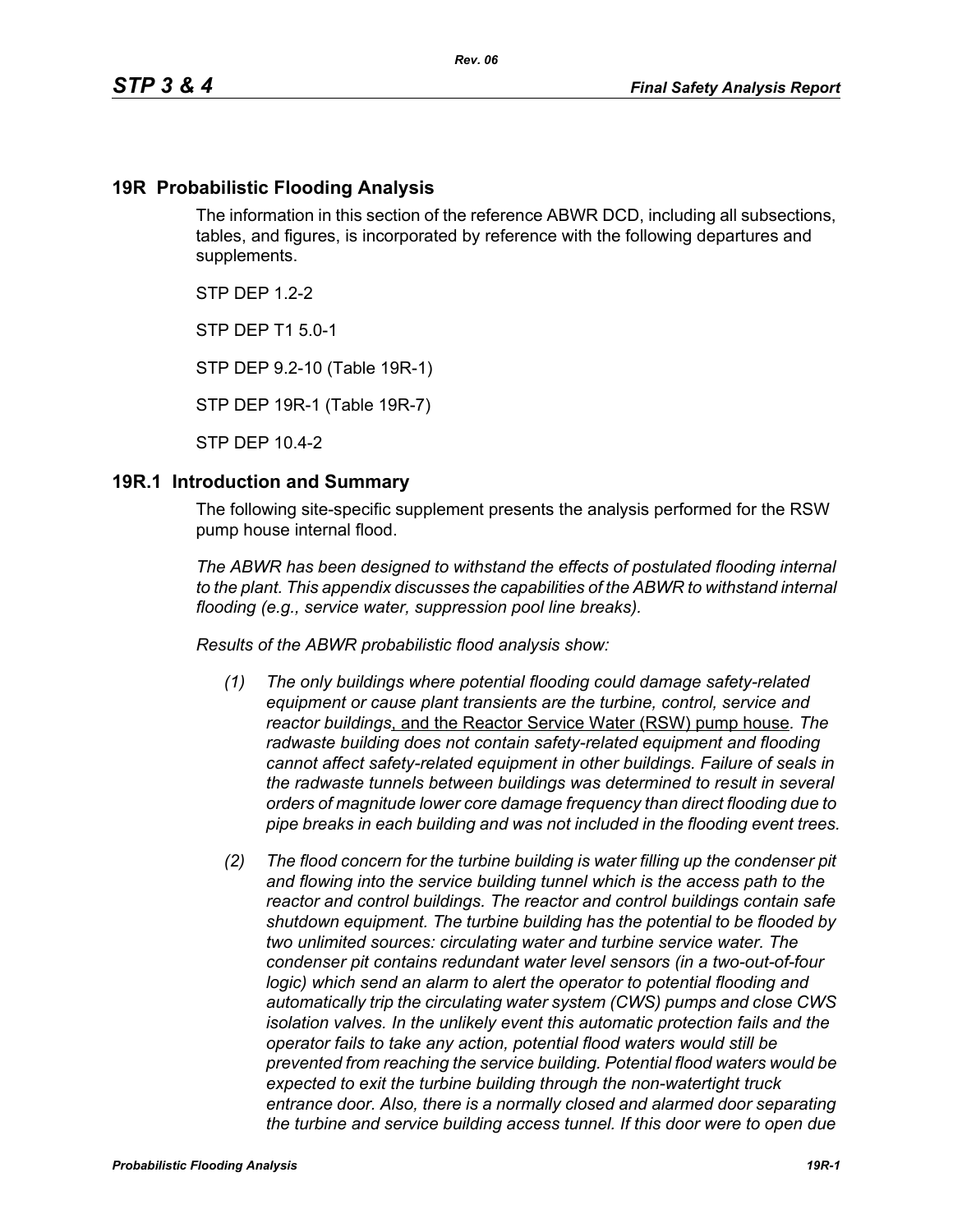*to water pressure from the flood, watertight doors at the entrances to the reactor and control buildings from the service building should prevent damage to safety-related equipment. Turbine service water (TSW) breaks must be manually mitigated by either tripping the pumps, or closing valves, or opening the truck entrance door. Sufficient time is available to complete these actions (greater than several hours) due to the relatively low TSW flow and the large size of the turbine building. CWS breaks dominate the CDF so no TSW event trees were completed. Thus, no impact on plant safety is expected from potential turbine building flooding. The estimated core damage frequency from turbine building flooding is extremely small for a plant with a low power cycle heat sink (PCHS) and is slightly higher for a high PCHS.*

*(3) The control building could potentially be flooded by the reactor building service water (RSW) system which is an unlimited source or by breaks in the Fire Water System. The control building has six floors but floor drains and stairwells would direct all potential flood waters to the bottom floor where the safety-related reactor building cooling water (RCW) system components are located. There are three divisions of RCW/RSW in physically separate rooms with watertight doors.*

*The RCW/RSW rooms in the control building lower level contain two sets of water level sensors in each division in a two-out-of-four logic. The first set of sensors send an alarm signal to the operator at 0.4 meter. The second set of sensors are actuated at 1.5 meters and send an alarm signal to the operator and trip the RSW pumps and close RSW system isolation valves in the affected division. Water remaining in the lines between the control building and the ultimate heat sink could be siphoned or* drained *into the control building. The water pumped into the control building prior to isolation of the RSW system and the water drained in from the RSW line outside is limited to affecting only one RCW division. The two other safety divisions (or alternate means) would remain undamaged and able to be used to achieve safe shutdown if necessary. The estimated core damage frequency from RSW flooding is extremely small.*

*Fire Water System breaks could cause flooding in all three safety divisions on a given floor since doors separating the divisions do not have sills. Floor drains and other floor openings in all three divisions ensure that postulated fire water breaks, if unisolated, will be directed to the first floor. The CDF for fire water flooding in the Control Building is extremely small.*

*The total control building flooding CDF is extremely small.*

(4) *The reactor building is adequately protected from flooding concerns by the following:*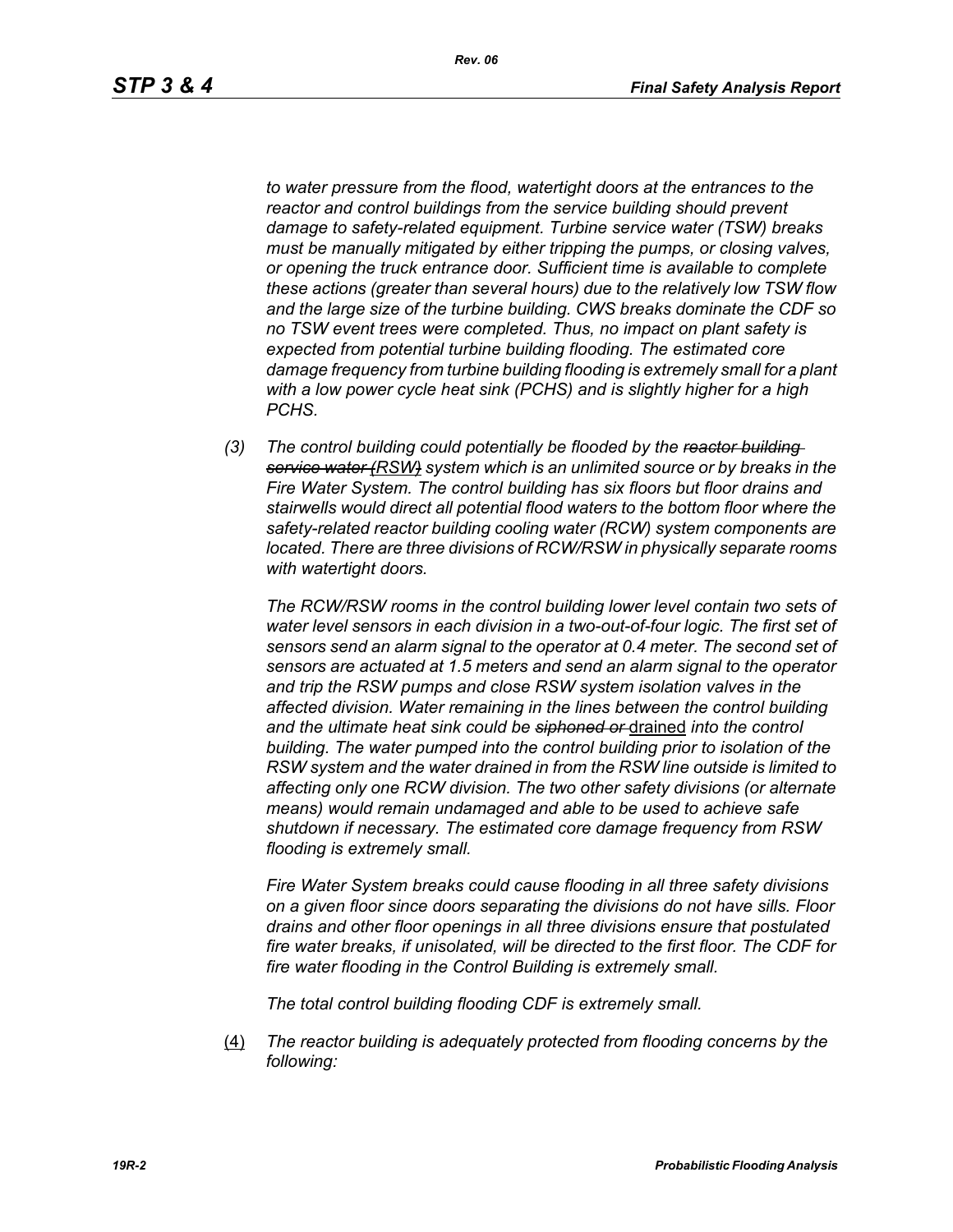(5) The RSW pump house could also be potentially flooded by breaks in the RSW system, which is an unlimited source of water from the Ultimate Heat Sink (UHS). The RSW pump house has two floors, the pump room floor at elevation (-) 18 ft, and the electrical and HVAC room at elevation 14 ft, and is divided into three physically separate sections, by 3 hour fire-rated concrete walls and 3 hour fire-rated watertight doors between the pump rooms and between the electrical and HVAC rooms. The watertight doors provide emergency and maintenance access to the rooms on each level. The watertight doors are capable of withstanding full flood pressure in either direction, and are alarmed at a security alarm station if open, and in the Control Room if not dogged closed.

The roof of the RSW pump house is at elevation 50 ft, which is above the site Design Basis Flood level. There are no openings into the RSW pump house below 50 ft. The entrance to the RSW pump house is from the roof.

Within each RSW pump rooms, two lines from the UHS, at approximately 8 ft elevation, supply water to the two, horizontal RSW pumps in each division through a normally open, locked open, manual valve. After the RSW pump, the associated RSW strainer, and the pump discharge isolation motor operated valve (MOV), the RSW supply lines combine into a single supply line per division with a division isolation MOV. RSW then passes into the divisionally separated RSW tunnel to supply the RSW/RCW heat exchangers in the basement of the Control Building. Return from the RSW/RCW heat exchangers enters the associated divisionally separated RSW tunnel, enters and passes through the RSW pump room, the return isolation MOV, and discharges to the UHS basin above the UHS operating water level.

The RSW supply line to each RSW pump is designed in accordance with break exclusion criteria, which eliminates pipe stress as a potential failure mechanism. In addition, UHS water is treated to minimize the effects of corrosion and fouling and the reinforced concrete wall common to the UHS basin and RSW pump house is designed with reduced allowable stresses to minimize the potential for concrete cracking.

Two sets of water level sensors in each division pump room are arranged in a two-out-of-four logic. The first set of sensors end an alarm signal to the operator at 0.4 meter. The second set of sensors are actuated at 1.5 meters and send an alarm signal to the operator and trip the RSW pumps and close the RSW motor operated isolation valves in the affected division. The RSW line before the automatic isolation valve in the pump discharge is isolable with operator action to unlock and close the normally open, locked open manual suction isolation valve.

With an unisolable break in a RSW line, the pump room will flood, the electrical and HVAC room above the pump room will flood, and water will exit the RSW pump house through HVAC ventilation intake and discharge penetrations in the roof of the RSW pump house (one set for each division)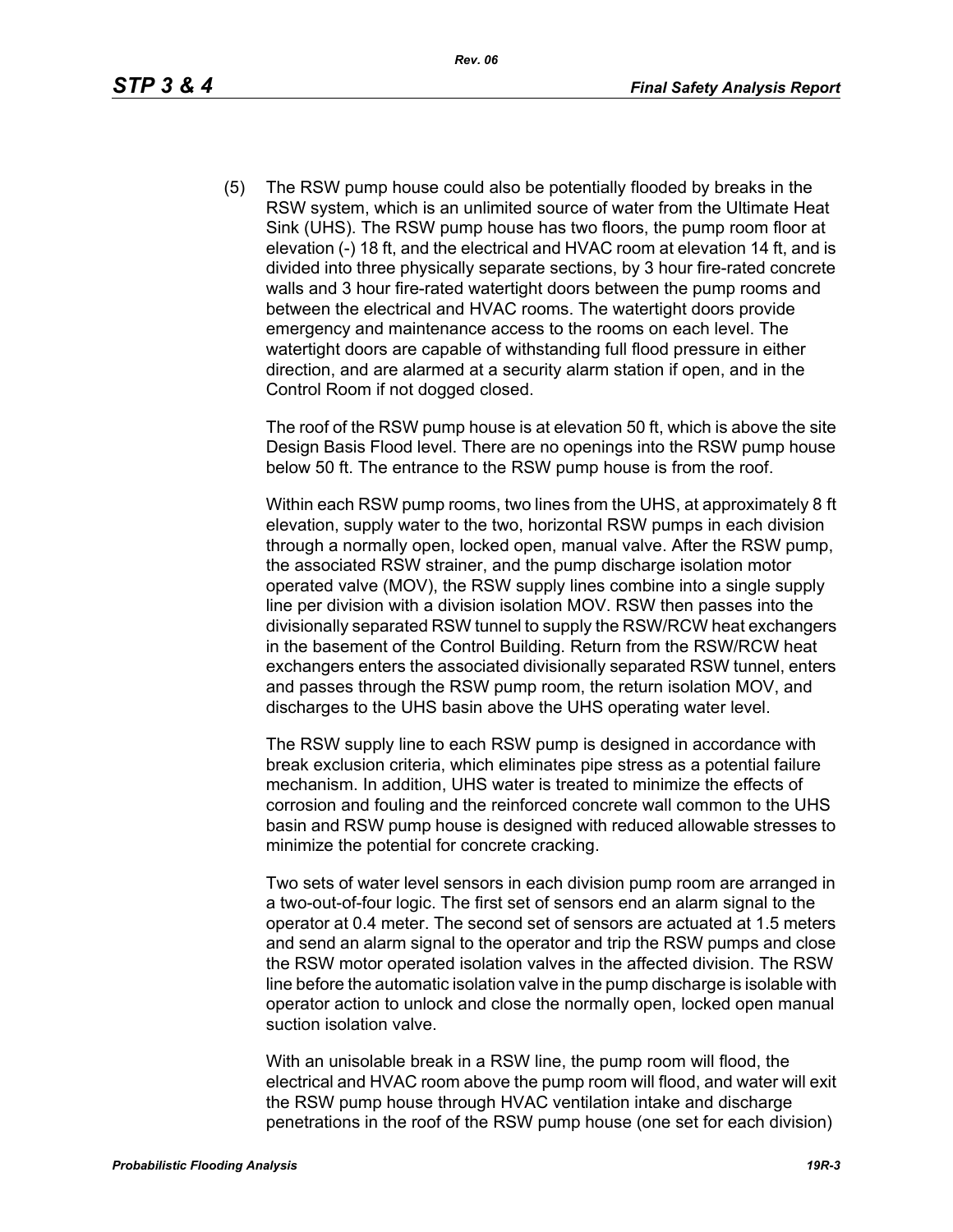disabling the associated RCW and essential core cooling system division. The other two safety division (or alternate means) would remain undamaged and able to be used to achieve safe shutdown. The estimated core damage frequency from RSW pump house flooding is extremely small.

Fire Water System breaks could cause flooding in a single RSW division, but the division separation described above serves to limit the effects of Fire Water System breaks to that RSW division. The expected flood effects from fire water system breaks in a single RSW division are not expected to be as severe as the RSW piping breaks analyzed because the flow rates are significantly less allowing more time for operator action to stop or reduce the flow. The core damage frequency for fire water flooding in the RSW pump house is extremely small.

The total RSW pump house flooding core damage frequency is extremely small.

(6) *(4) The total RSW pump house flooding core damage frequency is extremely small. The estimated total core damage frequency from internal flooding is very small for a high PCHS. This low risk level is attributable to the relatively*  low probability of large internal floods and the physical separation of certain *safety equipment in the ABWR design. It is highly unlikely that a single flood can result in loss of more than one safety division. Where there is a potential for large flood sources to affect equipment in more than one division, instrumentation for detecting the flood and isolating the flood source is provided. The two remaining safety divisions and alternate core cooling and decay heat removal features (e.g., AC independent water addition, power conversion system) give high assurance of achieving safe shut down.*

#### **19R.3 Screening Analysis (Water Sources and Buildings)**

*In order to focus the flooding analysis on buildings and water sources that have the potential to cause flooding concerns, a screening analysis was completed to eliminate sources and buildings that, for various reasons, do not require further analysis.*

*The screening analysis was carried out for each of the buildings. From a safe shutdown perspective, the radwaste building does not contain any equipment that is required for safe shutdown and because of physical separation, flooding cannot affect safe shutdown equipment in other buildings. Therefore, the radwaste building was not evaluated further for flooding concerns. Failure of seals in the radwaste tunnels between buildings was determined to result in several orders of magnitude lower core damage frequency than direct flooding due to pipe breaks in the buildings and was not included in the flooding event trees. Adequacy of these seals should be confirmed by the COL applicant. The turbine building does not contain any safe shutdown equipment but a flood could cause a turbine trip which is an accident initiator. Also, the turbine building is next to the service building which is the access to the reactor and control buildings and so flooding between the two buildings must be considered. The reactor and the control buildings*, and the RSW pump house *contain safe shutdown equipment (e.g., RHR, RCIC, HPCF, RSW, Class 1E batteries). The flooding analysis*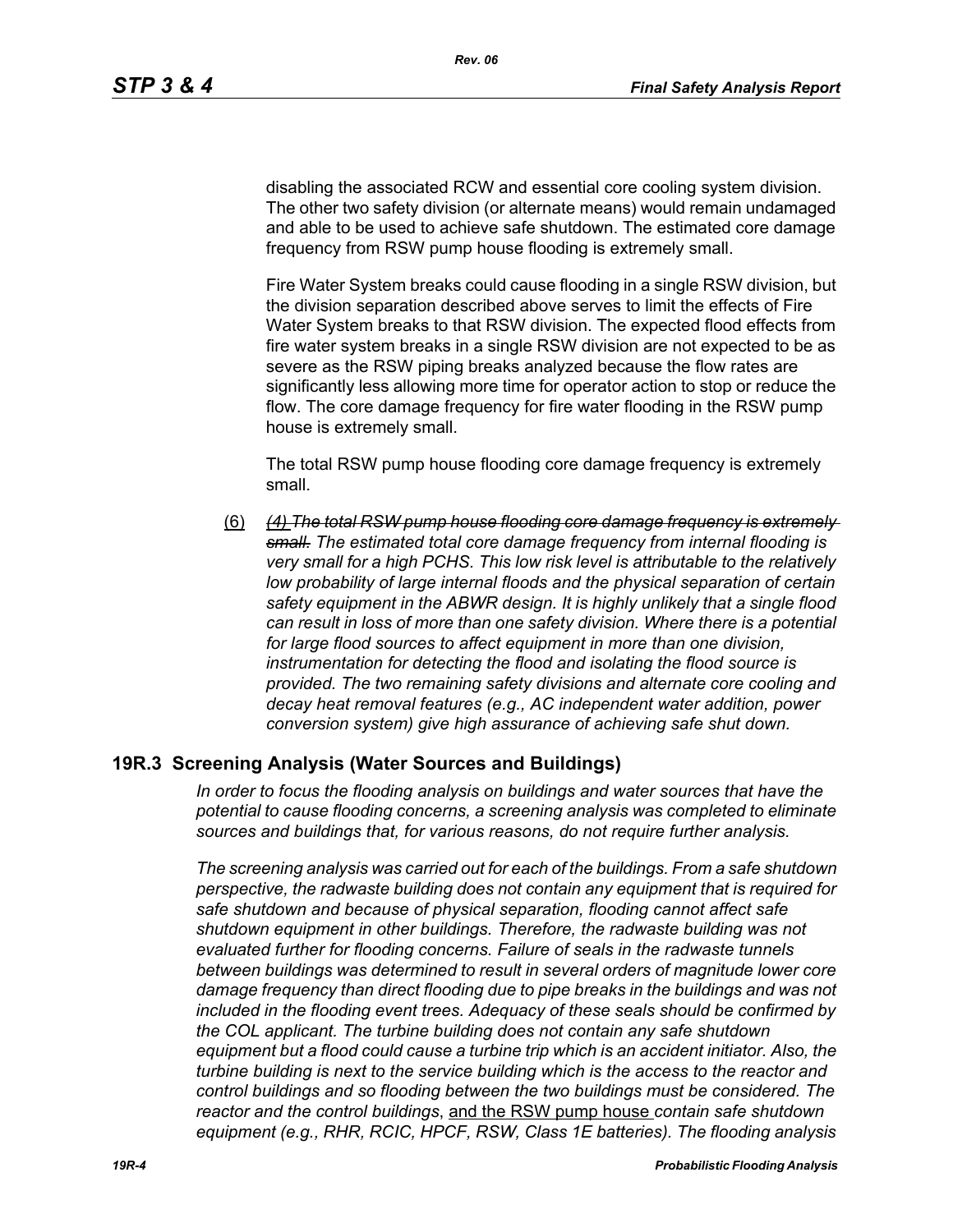*will thus focus on the turbine, control, service and reactor buildings*, and the RSW pump house*, all of which either contain safety-related equipment or where flood damage could result in plant transients.*

## **19R.4 Deterministic Flood Analysis**

The following site-specific supplement presents the analysis performed for the RSW pump house internal flood.

*This subsection summarizes the physical design features of the ABWR that are capable of mitigating the effects of potential floods. A more detailed discussion of ABWR flooding features is contained in Tier 2 Subsection 3.4. The analysis will focus on the turbine, control, and reactor buildings,* and the RSW pump house.

## **19R.4.2.4 Watertight Doors**

STP DEP T1 5.0-1

The following site-specific supplement presents the analysis performed for the RSW pump house internal flood.

*ECCS equipment rooms on the first floor of the reactor and control buildings*, the RSW pump rooms, and the RSW electrical and HVAC rooms *have watertight doors. Also, external entrances to the control and reactor buildings below* flood *level* (Refer to Section 3.4) *have watertight doors.* The external entrance to the RSW pump house is above the design basis flood level. *The entrance to other divisional rooms have fire rated doors. These doors are normally closed and are included in the security surveillance system. These doors can be opened only with a card key and if left open security personnel will be alerted immediately. This system gives high assurance that the divisional separation will not be breached due to a door being inadvertently left open. The alarm system can detect if a watertight door is closed but not if it is dogged.*  The watertight doors in the RSW pump house are alarmed in the Control Room if the door is not dogged. *A once per shift walkdown will ensure that watertight doors remain dogged when not in use.*

## **19R.4.2.5 Floor Drains**

The following site-specific supplement presents the analysis performed for the RSW pump house internal flood.

*The reactor and control buildings*, and the RSW pump house *contain floor drains to direct potential flood waters to rooms where sumps and sump pumps are located. The drain system is sized to withstand breaks in the fire water system which is the most probable flood source for these two buildings. Sizing of the drain system will include provisions for plugging of some drains by debris.*

# **19R.4.3 Turbine Building Features**

 $STP$  DFP 12-2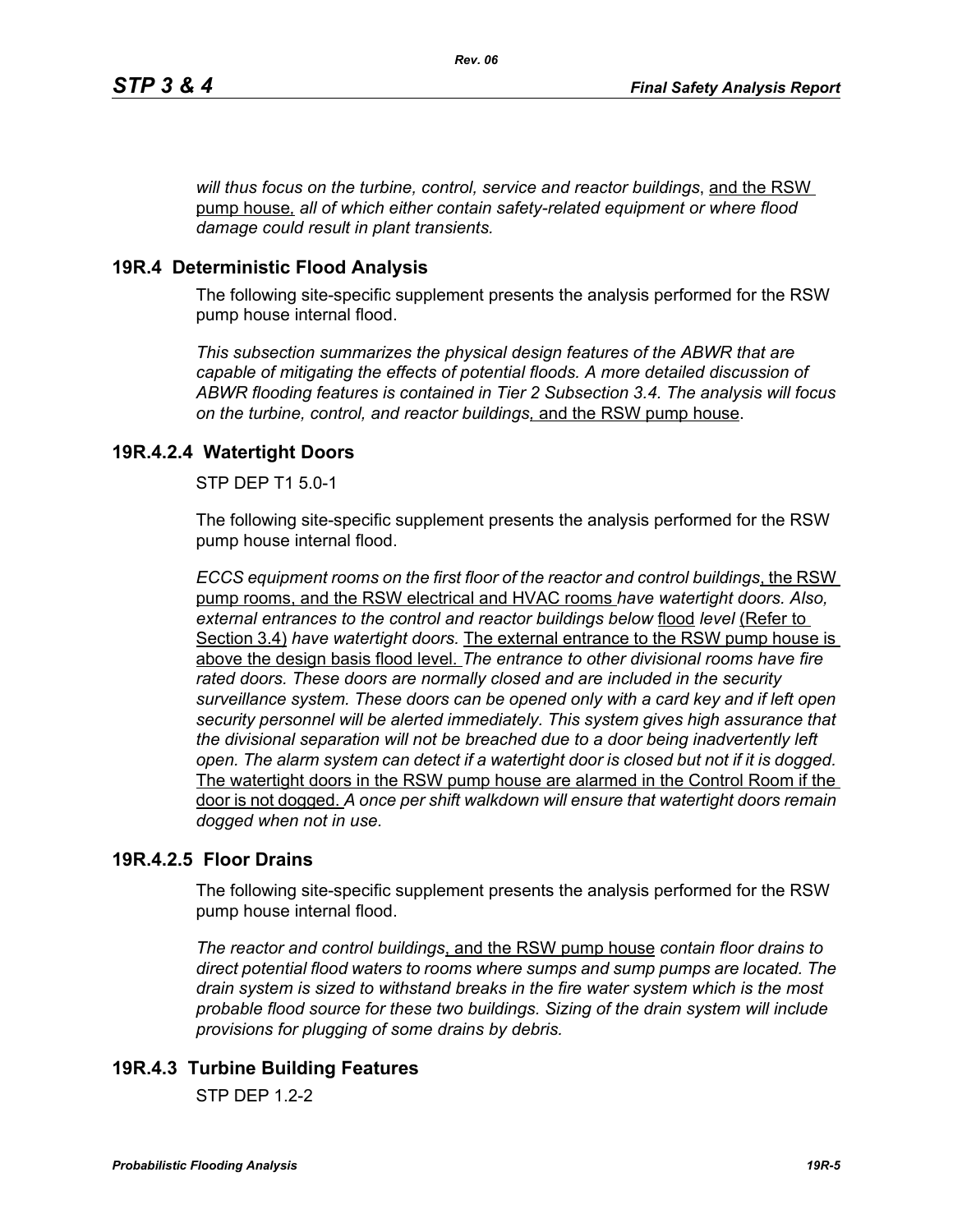*There is no safety-related equipment located in the* The *turbine building. It is included as part of the detailed flood analysis because it containsnon safety-related equipment (e.g., condenser, condensate pumps) that could be used to achieve safe shutdown if required, a turbine building flood could result in a turbine trip which is a transient initiator, and because it is connected to the control and reactor buildings through the service buildings access tunnel. Since the control and reactor buildings contain safetyrelated equipment, interbuilding flooding must be addressed.*

STP DEP 10.4-2

*If either the circulating or turbine service water systems were to develop a leak and flood the turbine building, several features exist to mitigate the consequences of the flood. There are* four circulating water pumps and three turbine service water pumps with **threefour** circulating water pumps and two turbine service water pumps in operation *supplying water* from the intake structure to the screenhouse *to the turbine building. Each pump has an associated motor operated isolation valve* with the isolation valve on any idle circulating water pump closed. *The condenser pit has redundant water level sensors arranged in a two-out-of-four logic. If flooding were to occur, the level sensors would alert the control room operator, trip the CWS pumps and close CWS valves. For breaks in the TSW system, adequate time (greater than 2 hours) is available for operator action to trip pumps, or close isolation valves, or open the truck entrance door.*

#### **19R.4.4 Control Building**

STP DEP 19R-1

*The RCW/RSW rooms contain two sets of diverse safety grade level sensors in a two out of four logic. The first set is located at 0.4 meters from the floor and is intended to alert the control room operator to investigate for the presence of water in the RCW/RSW rooms. The second set of sensors are located at 1.5 meters and informs the control room operators that a serious condition exists that needs immediate attention. In addition, the upper level sensors trip the RSW pumps and close*  redundant supply side *motor operated isolation valves in the RSW system of the affected division.* Redundant motor-operated valving is provided to ensure that the UHS basin water does not gravity drain to the control building.

*Anti-siphon capability (e.g., vacuum breakers, air breaks) is included to prevent continued flooding in the event that the RSW pump is tripped but the isolation valves do not close. Figure 19R-2 depicts the RSW system. Given that the pumps have tripped, actuation of the anti-siphon* redundant automatic isolation *capability will terminate the flood. The ABWR UHS cannot gravity drain into the control building.*

*From the above, it is concluded that the only flooding concern in the control building is a leak in the RSW system that threatens the RCW system motors in the RCW/RSW rooms. If the upper level sensor alarms, it is a clear indication of a major RSW system leak in the RCW/RSW room.*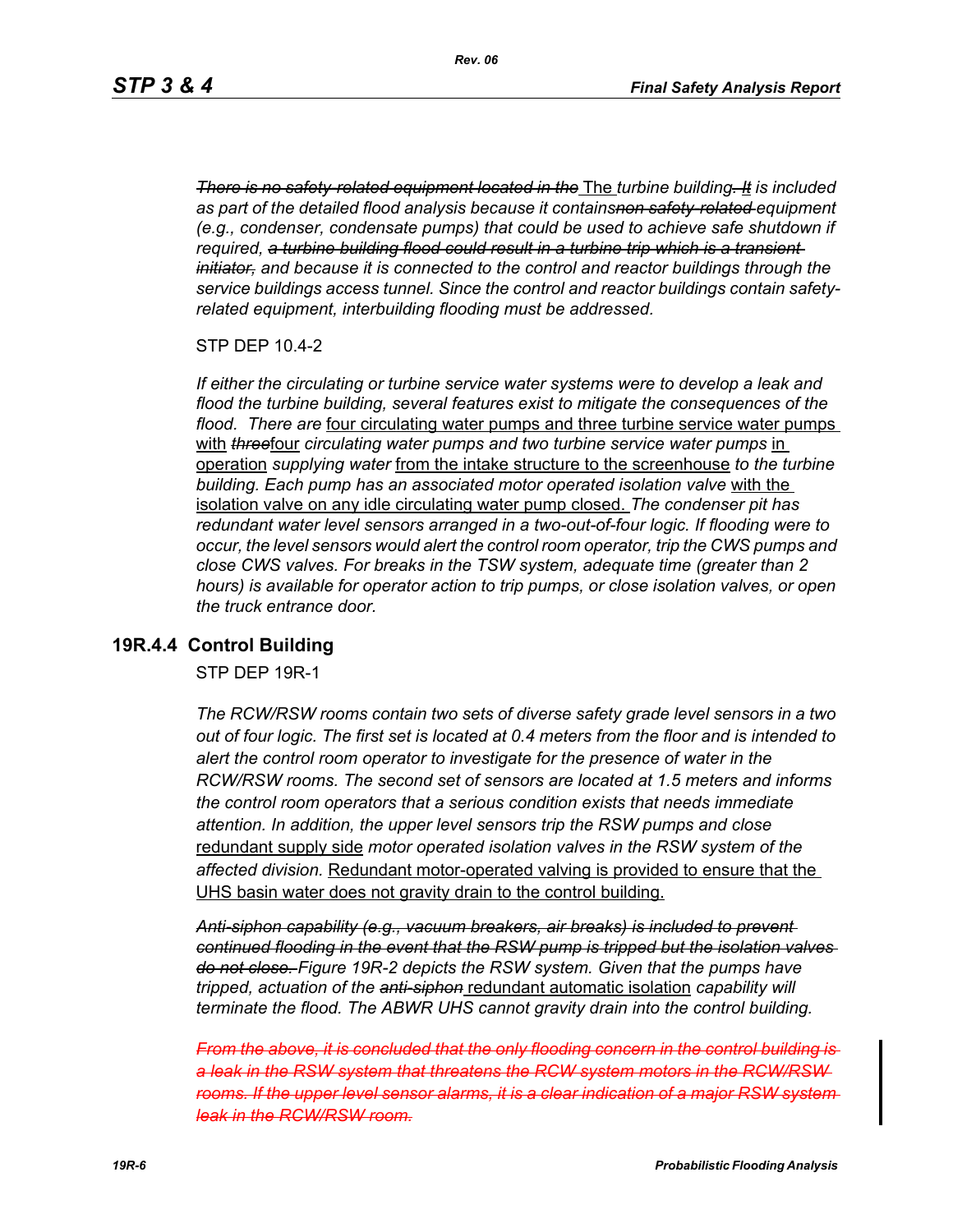*The following assumptions are used in this "worst case" control building flood:*

- *(1) The ultimate heat sink (UHS) is at an elevation higher than the control building RCW/RSW rooms such that siphoning draining of UHS water through the RSW system to the RCW/RSW rooms is possible.*
- *(2) There is a maximum of 4000 meters of pipe (2000 each for supply and return) between the UHS and the RCW/RSW room which can be discharged to the RCW/RSW room following RSW pump trip.*
- *(2) (3) The size of the RSW crack is about 103 cm2 (16 in2) per ANSI/ANSand BTP MEB 3-1.*
- *(3) (4) The leak occurs in the RCW/RSW room.*
- *(4) (5) No operator action was assumed.*

*The results of this "worst case" control building flood are:*

- *(1) A leak occurs in the RCW/RSW room with the RSW pump running and the lower level sensor alarms at 0.4 meters.*
- *(2) The water level continues to rise and reaches the high level sensor. The RSW pumps in the leaking division are tripped at 1.5 meters.*
- *(3) Water flows into the RCW/RSW room from the 4000 meters of RSW pipe piping outside the control building.*
- *(4) No water leaves the flooded room and only one division of RCW is affected.*

*The RCW/RSW rooms contain two sets of diverse safety grade level sensors in a two out of four logic. The first set is located at 0.4 meters from the floor and is intended to alert the control room operator to investigate for the presence of water in the RCW/RSW rooms. The second set of sensors are located at 1.5 meters and informs the control room operators that a serious condition exists that needs immediate attention. In addition, the upper level sensors trip the RSW pumps and close redundant supply side motor operated isolation valves in the RSW system of the affected division.*

*Redundant motor-operated valving is provided to ensure that the UHS basin water does not gravity drain to the control building.*

*From the above, it is concluded that the only flooding concern in the control building is a leak in the RSW system that threatens the RCW system motors in the RCW/RSW rooms. If the upper level sensor alarms, it is a clear indication of a major RSW system leak in the RCW/RSW room. The following assumptions are used in this "worst case" control building flood:*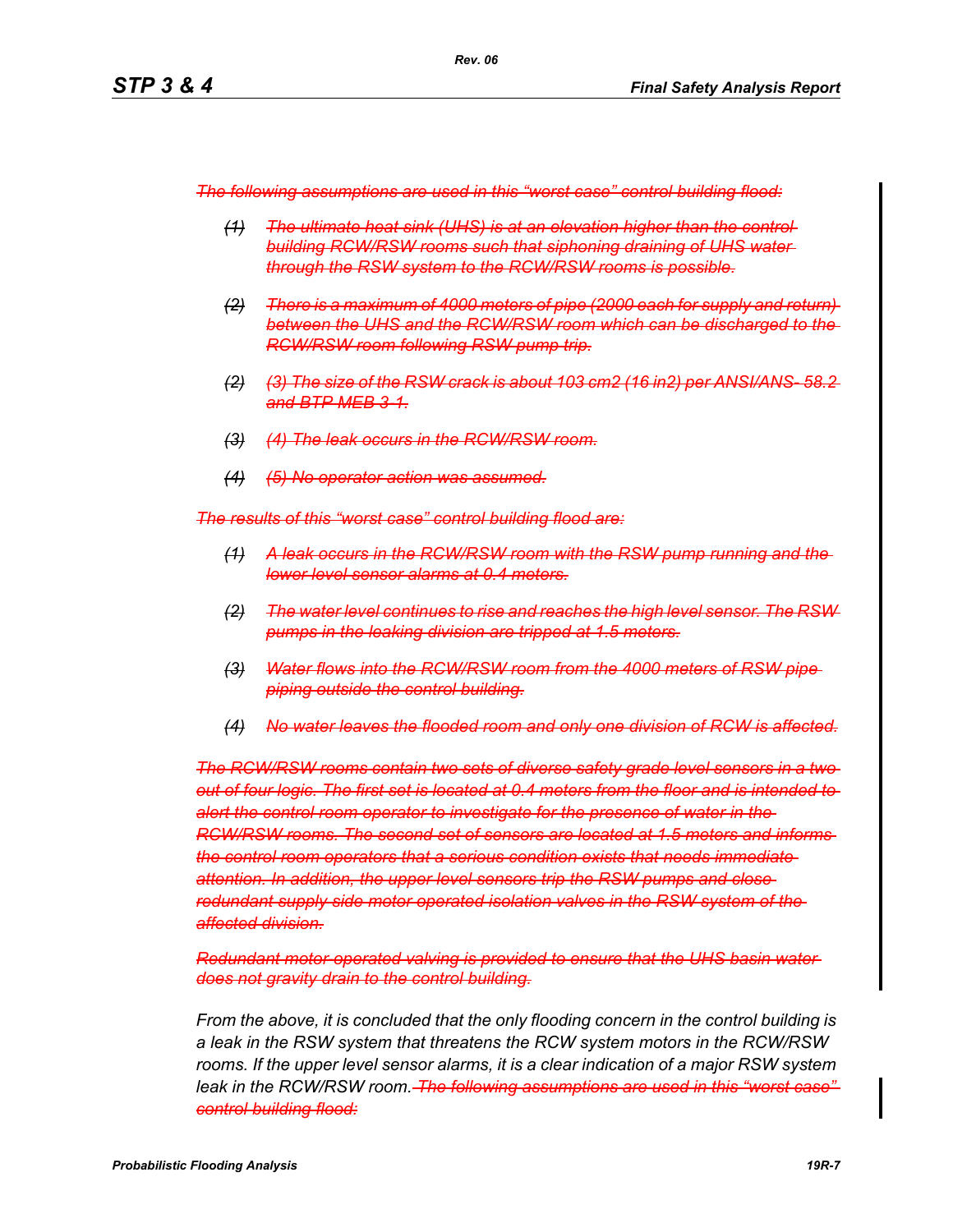*The following assumptions are used in this "worst case" control building flood:*

*Rev. 06*

- *(1) (5)*The ultimate heat sink (UHS) is at an elevation higher than the control building RCW/RSW rooms such *thanthat* draining *siphoning* of UHS water through the RSW system to the RCW/RSW rooms is possible.
- *(2) (6)There is a maximum* approximately *of* 580*4000 meters of pipe (*270 m*2000 each for supply and* 310 m *return) between the UHS and RCW/RSW room which can be discharged to RCW/RSW room following RSW pump trip.*
- *(3) (7)The size of the RSW crack is about 103 cm2 (16 in2) per ANSI/ANS-58.2 and BTP MEB 3-1.*
- *(4) (8)The leak occurs in the RCW/RSW room.*
- *(5) (9)No operator action was assumed.*

*The results of this "worst case" control building flood are:*

- *(1) A leak occurs in the RCW/RSW room with the RSW pump running and the lower level sensor alarms at 0.4 meters.*
- *(2) The water level continues to rise and reaches the high level sensor. The RSW pumps in the leaking division are tripped* and redundant supply isolation valves are automatically isolated *at 1.5 meters*.
- *(3) Water flows into the RCW/RSW room from the 4000*580 *meters of RSW pipe outside the control building.*
- *(4) No water leaves the flooded room and only one division of RCW is affected.*

#### **19R.4.6 RSW Pump House**

The following site-specific supplement presents the analysis performed for the RSW pump house internal flood.

The RSW pump house contains the safety-related RSW pumps and support equipment that could be used to achieve safe shutdown. Potential flooding of the RSW pump house could thus negatively impact the plant's ability to reach and maintain safe shutdown.

Of the two sources of water in the RSW pump house listed in Table 19R-1, the fire water system flowrate is low and the system contains a flow alarm to alert the operator to a potential flooding condition. Adequate time would be available to locate and isolate fire water system leaks before any safety-related equipment would be damaged.

The only flooding concern in the RSW pump house are potential leaks in the RSW system from the UHS, which is an unlimited source. Leaks in the RSW piping could cause flooding damage to the RSW pumps in the bottom floor and, if unisolated, the electrical and HVAC equipment in the floor above. The three RSW divisions are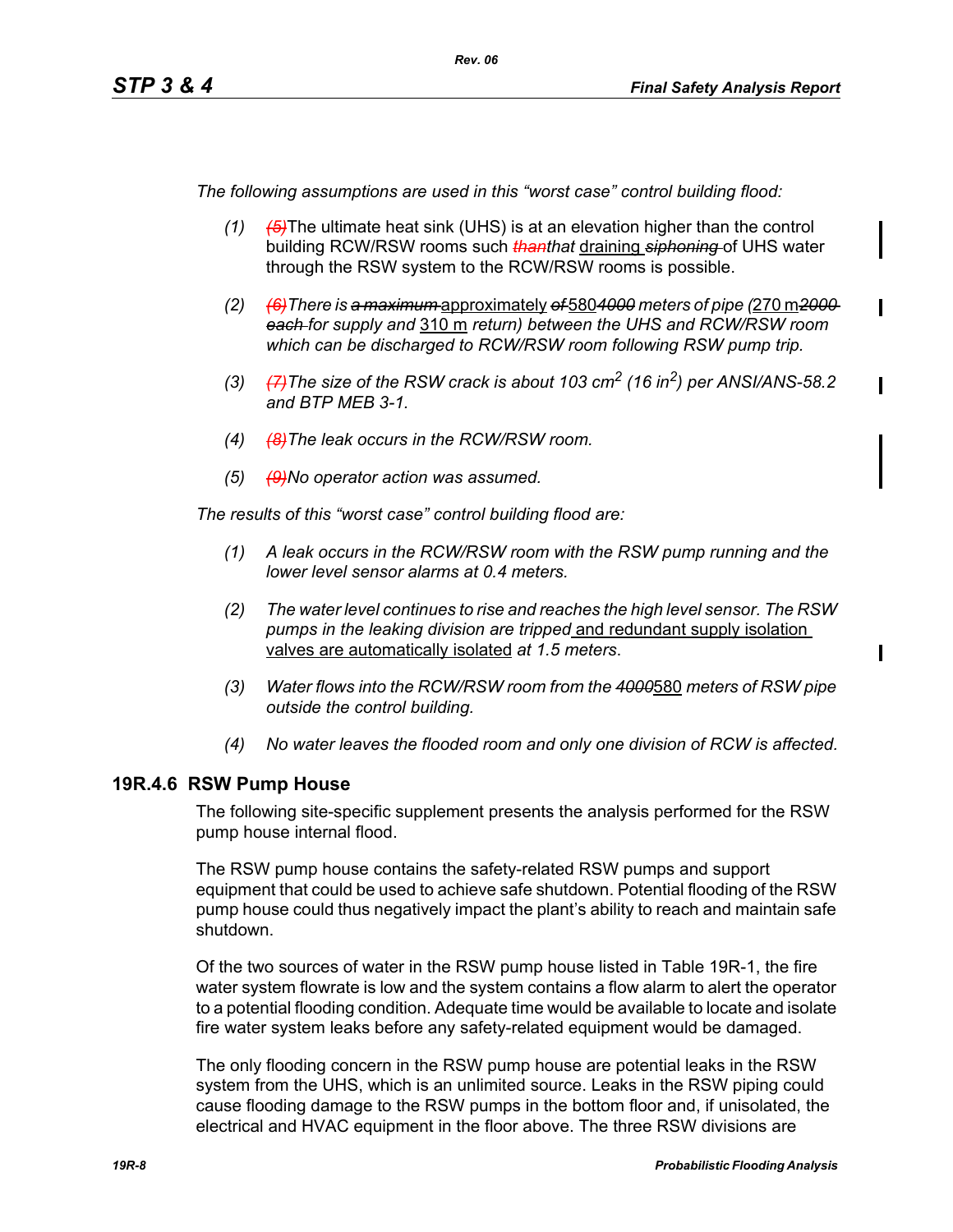physically separated into watertight compartments to the roof level. Each room is equipped with a sump pump.

Two sets of water level sensors in each division pump room are arranged in a two-outof-four logic. The first set of sensors send an alarm signal to the operator at 0.4 meter. The second set of sensors are actuated at 1.5 meters and send an alarm signal to the operator and trip the RSW pumps and close the RSW motor-operated isolation valves in the affected division. The RSW line before the automatic isolation valve in the pump discharge is isolable with operator action to unlock and close the normally open, locked open manual suction isolation valve.

From the above, it is concluded that the only flooding concern in the RSW pump house is an unisolable leak in the RSW piping that threatens the RSW motors and associated support equipment. If the upper level sensor alarms, it is a clear indication of a major RSW system leak in the RSW pump house.

The following assumptions are used in this "worst case" RSW pump house flood:

- (1) The size of the RSW crack is approximately 103  $\text{cm}^2$  (16 in<sup>2</sup>) per ANSI/ANS-58.2 and BTP MEB 3-1.
- (2) The leak occurs in the RSW pump room.
- (3) No operator action was assumed.

The results of this "worst case" RSW pump house flood are:

- (1) A leak occurs in the RSW pump room and the lower level sensor alarms at 0.4 meters.
- (2) The water level continues to rise and reaches the high level sensor. The RSW pumps in the leaking division are tripped at 1.5 meters.
- (3) Water flows into the RSW room from the UHS.
- (4) No water leaves the flooded division until it exits the HVAC supply and return at the roof of the RSW pump house. Only a single division of RSW and ECCS is affected.

From the above, it is concluded that there are no flooding concerns in the RSW pump house because most sources of water are either not large enough or leak at small enough rates that no equipment damage could reasonably occur. The only potential water source of concern is the RSW system and only one division of RSW would be affected. The reactor could be brought to safe shutdown using equipment from the other two divisions.

#### **19R.5.2 Methodology**

The following site-specific supplement presents the analysis performed for the RSW pump house internal flood.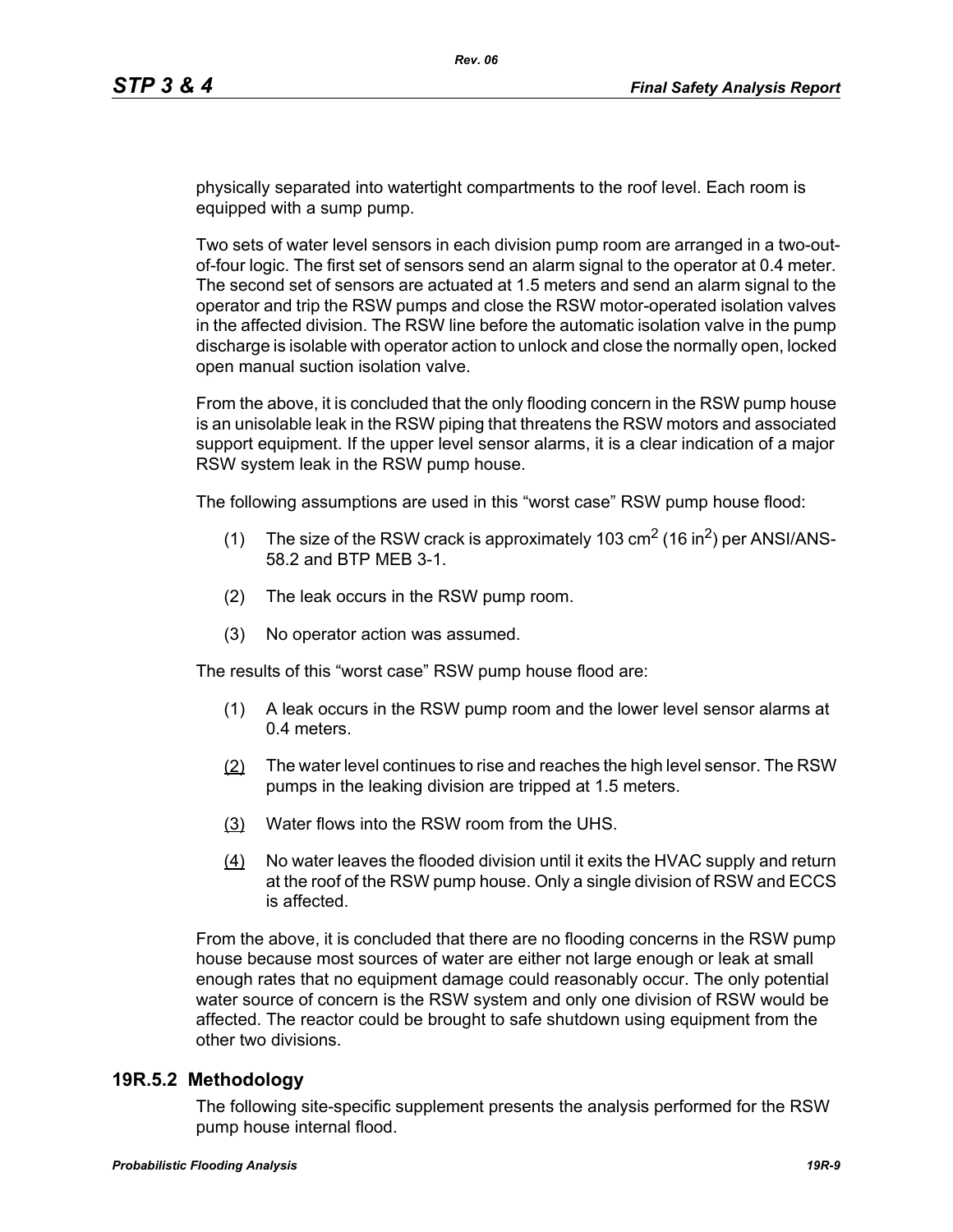(5) For the RSW pump house flood evaluation, the data developed to quantify the Control Building flooding is used to perform a similar bounding evaluation of the consequences of flooding in the RSW pump house.

## **19R.5.3 Turbine Building**

#### STP DEP 1.2-2

*The turbine building does not contain any safety-related equipment* with the exception of instrumentation associated with Reactor Protection System and condensate pump motor trip circuit breakers*. But*Although the instrumentation and the circuit breakers are located at or above elevation 19700 TMSL (59'-3 1/2" MSL) well above the internal flood level described below and the external flood level of 40.0 ft MSL and prevented from the floods, *the flooding of the turbine building can initiate a reactor trip and may impact the safe shutdown of the plant if the water reaches the control building through the service building access tunnel. There are several water sources listed in Table 19R-1 that may leak into the turbine building. Only the two unlimited water sources (circulating water and turbine service water) are capable of flooding the turbine building and threatening safety equipment in the control building.*

#### STP DEP 10.4-2

The following site-specific supplement addresses the STP Site being a high PCHS design and having all openings to safety-related buildings below flood level closed.

*The circulating water system (CWS) has three* four *pumps* located in the main intake structure *and each pump has an associated motor operated isolation (shutoff) valve.*  All of the four pumps are normally operating. *The turbine service water (TSW) system has three pumps and three motor operated isolation valves. For a* the *high power cycle heat sink*PCHS *plant design* at STP 3 & 4 *(i.e., the heat sink is at an elevation higher than grade level of the turbine building), an additional isolation valve is installed in each line. All of these are classified as non-safety grade equipment. If a large pipe break develops either in the CWS or TSW piping and initiates flooding in the turbine building, it is necessary either to trip all of the pumps (for a low heat sink) or to close all of the valves of the associated system to terminate the flood. Four redundant safety grade water level sensors (operating in a two-out-of-four logic) in the condenser pit of the turbine building will generate a signal to alert the control room operator and trip all pumps and close all isolation valves in the CWS. TSW breaks must be manually mitigated but, due to the lower flow rate (Compared to CWS), sufficient time is available to trip the pumps or close isolation valves from the control room. A turbine trip and reactor shutdown will be initiated as a consequence of turbine building flooding.*

*If one or more pumps fail to trip or its associated valves fails* fail *to close, the water level may rise up to the top of the condenser pit and reach grade level. If the operator received an alarm from the level sensors, even though the automatic protective features failed, the operator could open the truck entrance door (roll up type door) to allow the flood water to exit the building. If the operator does not receive an alarm, it is assumed that insufficient time will be available for the operator to open the truck door*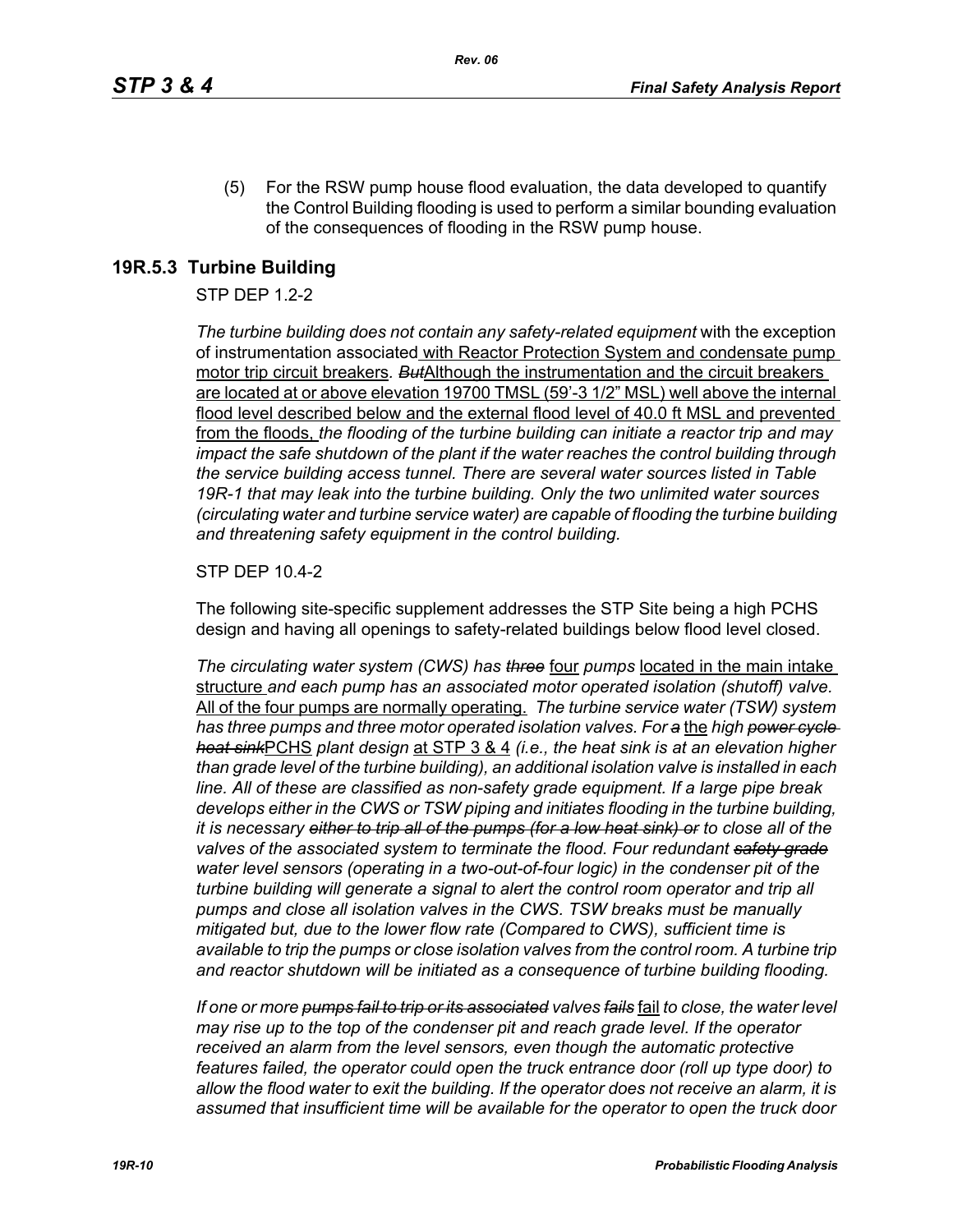for a CWS break before the water level would effectively cause binding of the door and *prevent opening. For TSW breaks, greater than 2 hours is available to open the door.*

*If the service building door fails open, the flood rate into the service building could be high enough to flood the service building to a significant level. Since the service building is the main entrance to the plant, personnel would hear or see the flood water and alert operators in the control room. Operator action could then be taken to manually trip the CWS or TSW pumps or close CWS or TSW valves. This is assuming that the level sensors failed but control circuitry for pump trip/valve isolation was still available.*

*If these actions failed, the flood waters would fill up the service building and could potentially enter the control or reactor buildings through several external normally closed watertight doors. On the first floor of the service building there is a watertight door which allows entrance to the reactor building cooling water (RCW) heat exchanger rooms. Failure of this door could allow the flood waters to damage equipment in all three safety divisions and potentially the battery room on the next level. If the watertight door to the RCW rooms does not fail, the water level would rise up in the service building to the next level where there are two watertight doors, one to the battery rooms of the control building and another to the reactor building clean access area. Failure of the watertight door to the battery rooms is assumed to result in core damage as loss of all DC (batteries and battery chargers) will occur. DC power is required for control of safe shutdown systems or to depressurize and use non-safetyrelated makeup sources such as condensate or AC independent water addition systems. Failure of the watertight door to the reactor building clean access area could result in damage to all three electrical divisions. If none of these watertight doors fail, flooding could continue to the next level where a normally open watertight door*, normally closed except for routine ingress and egress, *allows access to the control room area. Given the extensive flooding which had occurred to this point, the operators would have sufficient time and warning to* ensure that *close this watertight door* is closed*. If the door failed or the operators failed to close it, no core damage should occur because automatic initiation of safety systems such as the high pressure core flooder would ensure that the core remained covered with water. Continued flooding would then reach grade level where the water could exit the service building through the main entrance. It is assumed that failure of any of the external watertight doors (except the control room door) results in core damage.*

*Figures 19R-7 and 19R-8 are event trees which describe the turbine building flooding*  for low and high Power Cycle Heat Sink (PCHS) configurations, respectively. Note that Figure 19R-7 does not apply to STP 3 & 4 because they are a high PCHS design as described in Section 2.4S.1.1. *The accident progression due to a large pipe break in the CWS (the worst case flooding) is described in the event tree. As the CWS break is bounding, no TSW flooding event trees were developed. The success or failure of each flood mitigating feature in the event tree diagram may have a significant impact on the result of accident progression. The event trees in Figures 19R-7 and 19R-8 are described as follows:*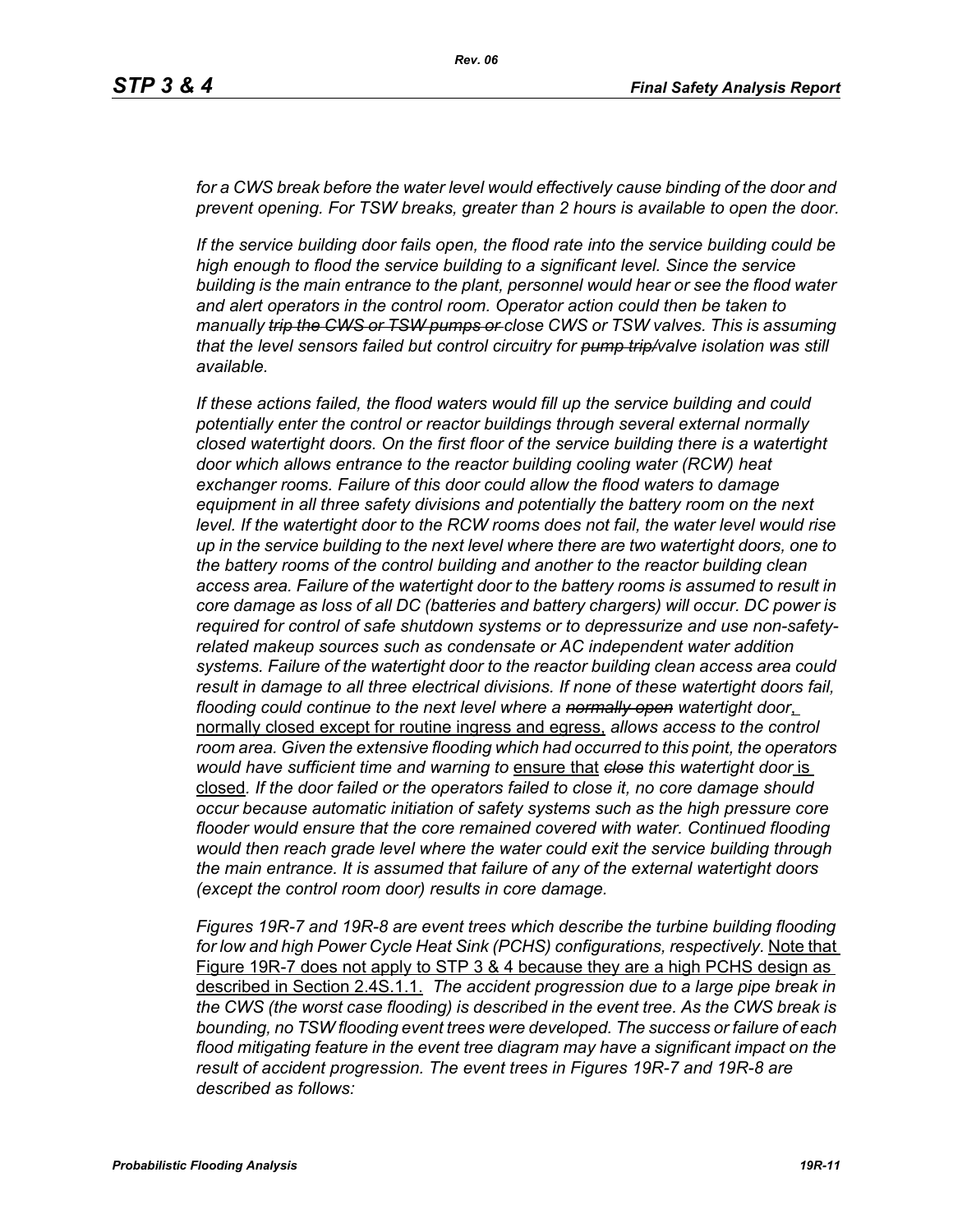- *(2) Four redundant safety-grade water level sensors (operating in two-our-offour-logic) in the condenser pit of the turbine building detect and alert control room operators about flooding (detection).*
- *(3) The bus breaker and/or pump breakers of CWS pumps open and trip all three*  operating *pumps (flooding prevention for low PCHS). Although siphoning could occur if the PCHS was higher than the bottom of the condenser pit, the siphon could not cause flooding to grade level. Therefore, the flood would be contained within the turbine building. In case of* the *high PCHS* design of STP 3 & 4, *the success probability of this feature is* not credited for turbine building flood mitigation *assumed to be zero.*
- *(4) CWS isolation valves close (flooding prevention for high or low PCHS).*
- *(8) The control room operator can prevent flood damage to safety-related equipment by manually tripping the GWS pumps or closing the CWS valves. It is assumed that if automatic features failed (given that the sensors did not*  fail) that control room actuations would also fail. If the sensors failed though, *it may be possible to manually close the valves or trip the pumps from the control room once the operator is aware of the flooding condition. The probability of success is higher if the sensors did not fail because the operator would receive two indications of flooding: early in the scenario from the sensors in the turbine building and later from personnel in the service building if the flood were to propagate to that point. In either case, the watertight doors in the control and reactor buildings can prevent damage to safety-related equipment.*

*The description of flooding for a high PCHS is the same as for a low PCHS except that the pump tripping feature is not credited.*

*The core damage frequency for turbine building flooding is extremely small for a low PCHS and slightly higher for a high PCHS* design of STP 3 & 4*.*

## **19R.5.4.1 RSW Line Breaks**

STP DEP 19R-1

*The RSW system is the only unlimited water source that could cause substantial flooding in the control building (Table 19R-1). It is highly unlikely that RSW flooding could damage more than one safety division. But the occurrence of several unlikely random failures and operator errors could result in flooding damage to equipment in all three RCW divisions.* 

*The safety-related RCW motors are located on the -8,200 mm elevation (the lowest level of the control building) in three RSW/RCW rooms which are physically separated from each other by concrete walls and watertight doors. Each RSW/RCW room is also equipped with a sump pump.*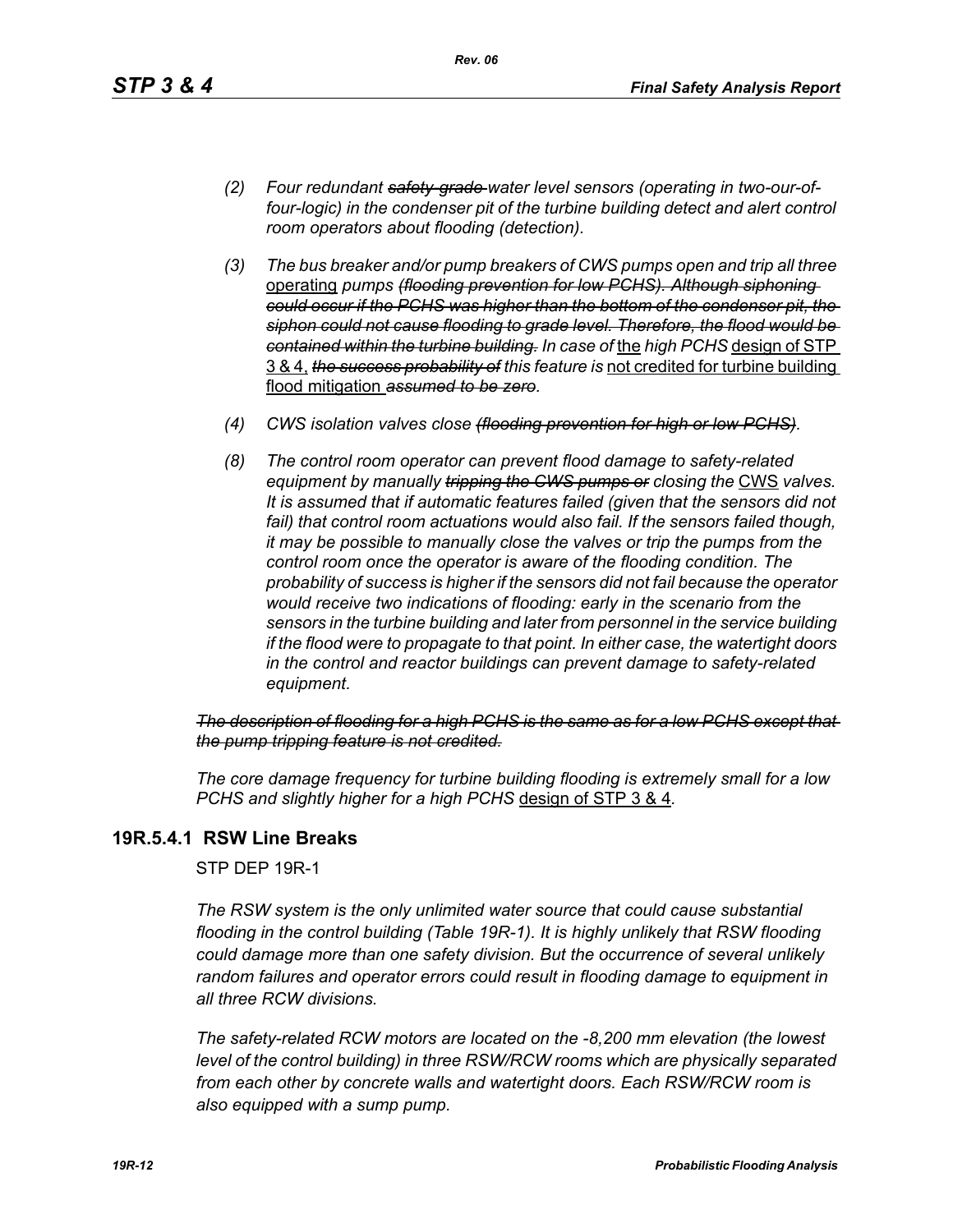*Each of the three RSW divisions has two safety grade pumps* and *safety grade motor operated isolation (shutoff) valves, and anti-siphon capability (e.g., vacuum breaker) (Figure 19R-2). During normal operation, one pump in each divsion*division *is operating and the other pump is in standby. If a large leak or a pipe break develops in any one of the RSW/RCW rooms, tripping the pump and closing the associated valves in the affected division will stop the flooding. If the RSW pump trips* and*but* one *isolation valves fail*s *to close, then the* redundant set of isolation valves *anti-siphon capability prevent continued flooding. Four redundant safety grade water level sensors (operating in a two-out-of-four logic) at the lower level (0.4 meter) of the control building will generate a signal to alert the control room operator. If the control* room operator fails to take appropriate action to stop the water flow, the second set of *level sensors will actuate when the water reaches the 1.5 meter level of the room. At this level, the sensors (operating in two-out-of-four logic) not only send an alarm signal to the operator but also trip the affected RSW pump and close all the isolation valves. The upper level sensors are diverse from the lowest level sensors.*

#### **19R.5.6 RSW Pump House**

The following site-specific supplement presents the analysis performed for the RSW pump house internal flood.

The RSW pump house contains the safety-related RSW system, which is used to remove the heat from the RCW heat exchangers. The RSW pump house could potentially be flooded by the RSW system which is an unlimited water source. Unisolated breaks in the fire water system could cause inter-divisional flooding since the RSW divisional separation splits the RSW pump house into three, watertight compartments. Watertight doors separate the RSW divisions.

#### **19R.5.6.1 RSW Line Breaks**

The UHS is an unlimited water source that could cause substantial flooding in the RSW pump house (Table 19R-1). It is highly unlikely that RSW flooding could damage more than one safety division. But the occurrence of several unlikely random failures and operator errors could result in flooding damage to equipment in all three RSW divisions.

The safety-related RSW pump motors are located on the lowest level of the RSW pump house in three RSW pump rooms which are physically separated from each other by concrete walls and watertight doors. Each RSW pump room is also equipped with a sump pump.

Each of the three RSW divisions has two safety grade pumps, safety grade discharge MOVs, a common header supply and return MOV and manually operated, normally open and locked open pump suction isolation valves. During normal operation, one pump in each division is operating and the other pump is in standby. If a large leak or a pipe break develops in any one of the RSW rooms, tripping the pump and closing the associated MOVs in the affected division will stop the flooding if it is downstream of the pump discharge MOV or in the RSW return line to the UHS. If the break is upstream of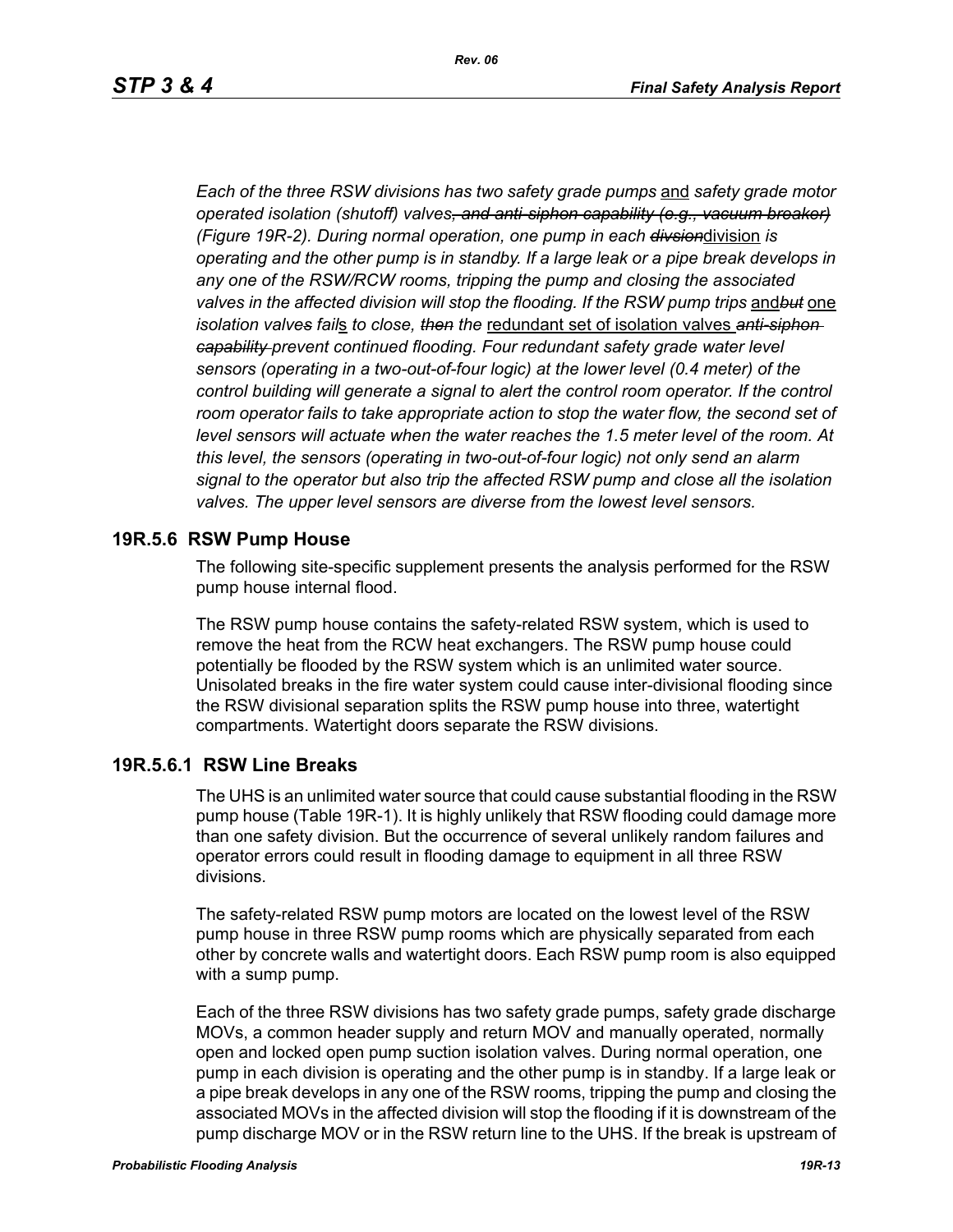the RSW discharge MOV, the break is unisolable without operator action to close the manually operated suction isolation valves. Four redundant safety-grade water level sensors (operating in a two-out-of-four logic) at the lower level (0.4 meter) of the RSW pump room will generate a signal to alert the control room operator. If the control room operator fails to take appropriate action to stop the water flow, the second set of level sensors will actuate when the water reaches the 1.5 meter level of the room. At this level, the sensors (operating in two-out-of-four logic) not only send an alarm signal to the operator but also trip the affected RSW pump and close all the isolation valves. The upper level sensors are diverse from the lower level sensors.

It is assumed that one division of RSW is lost in the event of flooding in the RSW pump room. Failure of the watertight doors between the RSW divisions will allow the flood water into a second, or third RSW pump room. Failure of all RSW pump rooms will require core cooling from the power conversion system or the AC independent water addition system (ACIWA).

A large pipe break in the RSW supply line in the RSW pump room is considered to be the worst case flooding in the RSW pump house. The description of events follows:

- (1) A large RSW pipe break occurs in an RSW pump room (flooding initiator).
- (2) Four redundant safety grade water level sensors located at the 0.4 m level detect and alert the control room operator about flooding (detection).
- (3) The operator investigates the presence of water and isolates the flooding by tripping the affected pump and/or closing the manually operated suction isolation valve (flooding prevention).
- (4) If the first level of detection fails or the operator fails to isolate the flowing water, then water continues rising in the room and the second set of diverse sensors located at 1.5 meters detects the water and trips the affected pump and closes the five automatic motor operated valves in the RSW division. Meanwhile the signal alerts the control room operator of the flooding condition (flooding prevention).
- (5) If the operator is successful in isolating the flooding, one safety division is assumed lost, otherwise the loss of all three safety divisions may occur (flooding mitigation).
- (6) In the unlikely event that the flood is not mitigated by automatic means or operator action, the water rises to the electrical and HVAC room and floods the entire RSW compartment. Water exits the compartment through the HVAC intake and discharge vents.
- (7) Failure of a watertight door at the pump room or the electrical and HVAC room could allow a second division of RSW to become flooded.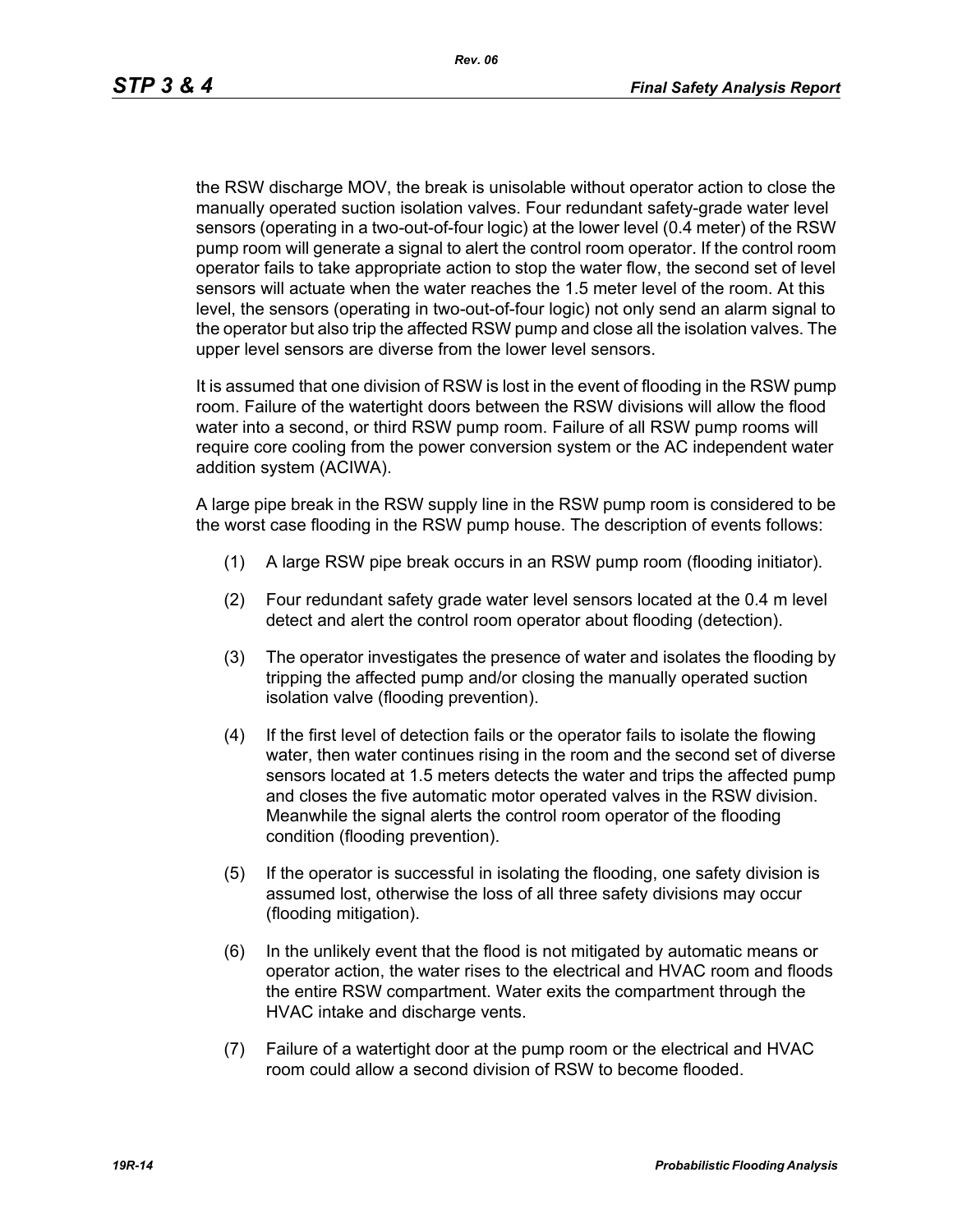- (8) Common cause failure of multiple watertight doors will disable the entire RSW system, forcing the plant to rely on the Power Conversion System and the ACIWA.
- (9) Reactor safe shutdown using available equipment (reactor shutdown).

The core damage probability for an RSW pump house flood is estimated to be extremely small.

## **19R.6.1 Results**

The following site-specific supplement presents the analysis performed for the RSW pump house internal flood.

*The results from the ABWR probabilistic risk analysis are shown in Table 19R-6 for the turbine, control and reactor buildings*, and the RSW pump house*. This conservative bounding analysis shows that the CDF for internal flooding is very small and is less than the total plant CDF.*

## **19R.6.2 Insights Gained from Analysis**

STP DEP 19R-1

The following site-specific supplement presents the analysis performed for the RSW pump house internal flood.

*Completion of the ABWR probabilistic flooding analysis has led to the following insights on the flooding mitigation capability of the ABWR:*

- *(1) The ABWR due to its basic layout and safety design features is inherently capable of mitigating potential internal flooding. Safety system redundancy and physical separation for flooding by large water sources along with alternate safe shutdown features in buildings separated from flooding of safety systems give the ABWR significant flooding mitigation capability. Also, fire protection features such as floor and wall penetrations and fire barriers help to contain potential flood sources.*
- *(2) Due to the inherent ABWR flooding capability discussed above, only a small number of flooding specific design features must be relied on to mitigate all potential flood sources. The flood specific features are: watertight doors on control and reactor building entrances, ECCS rooms, and RCW rooms*, and all levels of the RSW pump house*; floor drains in reactor and control building; RSW pump trip,* redundant *isolation valve closure and actuation of anti*siphon capability on high water level in the RCW rooms or RSW pump rooms; *CWS pump trip and valve closure on high water level in the condenser pit; and sump overfill lines on floor B1F of the reactor building.*
- *(3) All postulated floods can be mitigated without taking credit for operation of sump pumps.*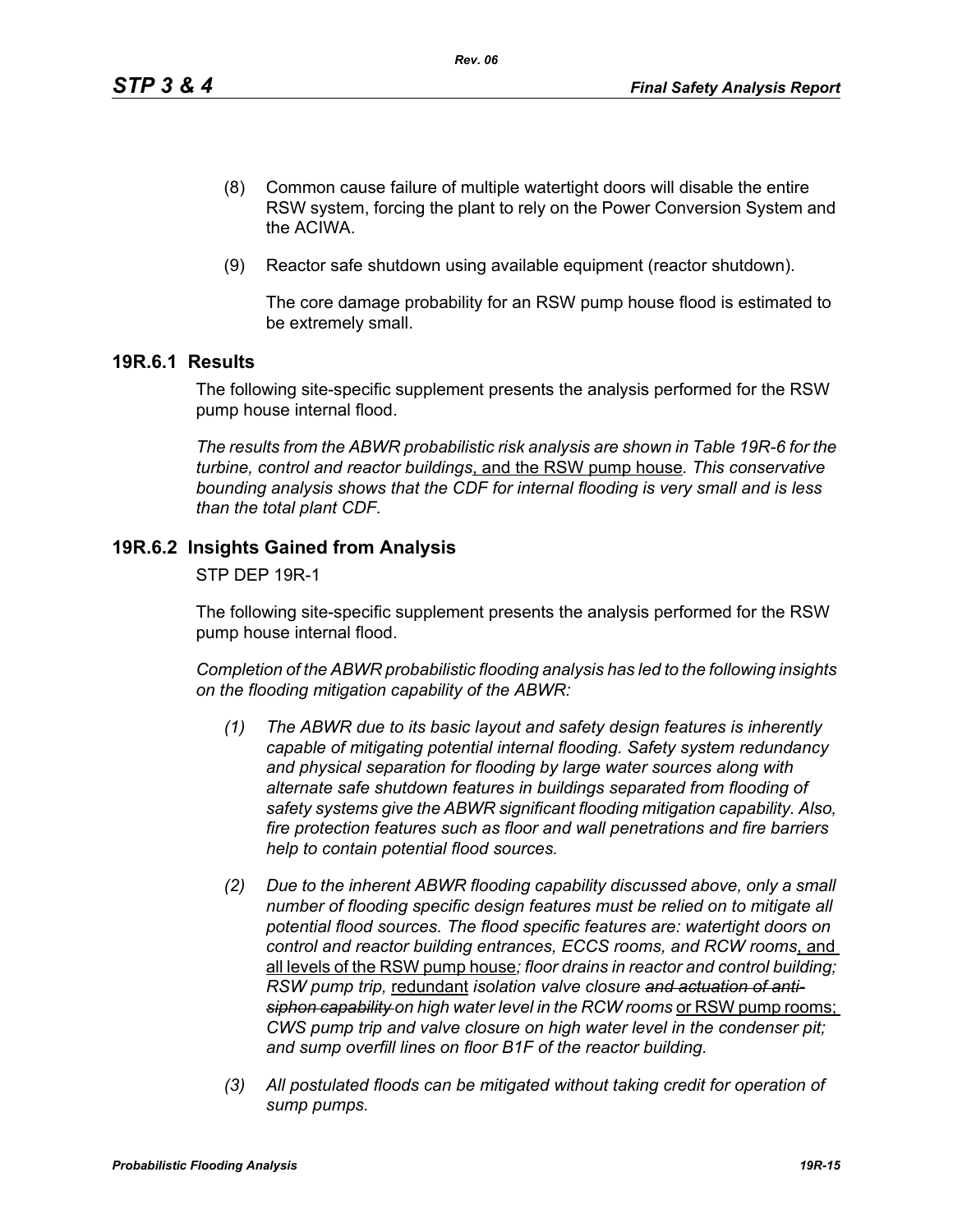*(4) While timely operator action can limit potential flood damage, all postulated floods can be adequately mitigated (from a risk perspective) without operator action.*

## **19R.6.4 Operator Actions**

STP DEP T1 5.0-1

The following site-specific supplement addresses the STP 3&4 design that has all openings to safety-related buildings below the Design Basis Flood (DBF) level closed.

*(1) Close* Verify all *watertight door*s *at* the *entrance to the control room* and Reactor Building *area*s are closed *if floods in the turbine building result in service building flooding.*

The following site-specific supplement presents the analysis performed for the RSW pump house internal flood.

(6) A leak in the RSW supply line before the manually-operated, locked open suction isolation valve cannot be isolated. This line is designed to break exclusion criteria which minimizes the likelihood of a major failure or leak.

*In the PRA, operator action of responding to a flood alarm has been modeled. Floods in the turbine, control and reactor buildings*, or the RSW pump house *result in alarms in the control room. It is assumed that flood procedures exist and operators are well trained to respond to flooding events. The operator failure probability depends upon the time available for taking action and are conservative values based on engineering judgment. The operator actions are not important in the sense that automatic actions will prevent core damage. However, timely operator action could limit the consequences of flood events.* 

## **19R.6.6 Conclusions**

The following site-specific supplement addresses the STP site being a high PCHS design.

*The conclusions from the ABWR probabilistic flooding analysis is that the risk from internal flooding is acceptably low. The estimated core damage frequency from all internal flood sources is very small for a low PCHS and slightly higher for a* the *high PCHS* design of STP 3 & 4*.*

## **19R.7 External Flooding Evaluation**

STP DEP T1 5.0-1

Summarized in the sections below is the probabilistic risk assessment (PRA) external flooding assessment for the STP 3 & 4 plants. External flooding is defined as intrusion of water from sources outside of plant buildings such that the ability of the plant to achieve safe shutdown is affected.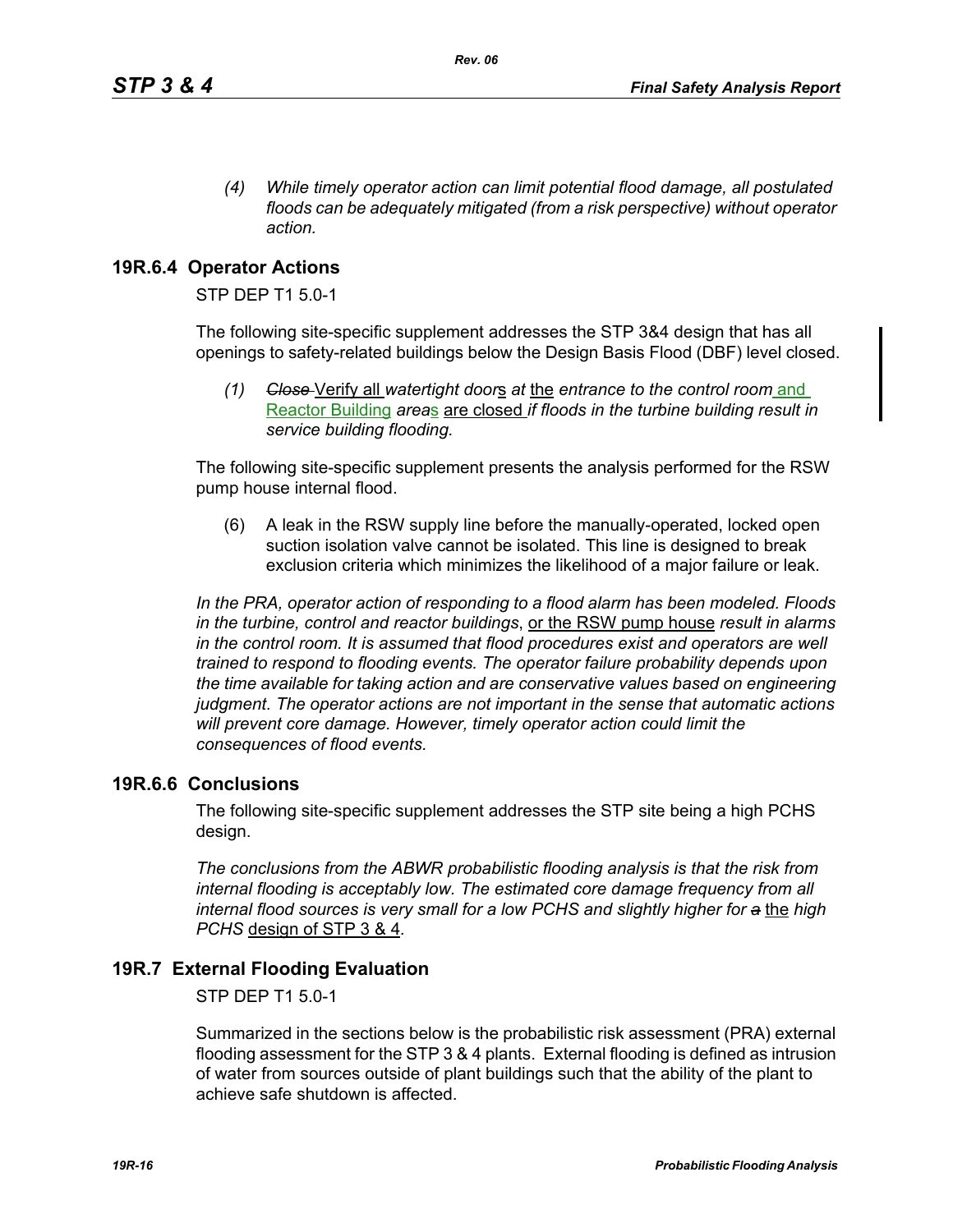## **19R.7.1 Methodology**

STP DEP T1 5.0-1

The "Addenda to ASME/ANS RA-S–2008, Standard for Level 1/Large Early Release Frequency Probabilistic Risk Assessment for Nuclear Power Plant Applications, ASME/ANS RA-Sa–2009" (Reference 19R-5), contains screening criteria for external events other than fire and seismic events in Subsection 6-2.3. In NUREG-1407 (Reference 19R-6), the NRC recommended a similar set of screening criteria for the Individual Plant Examination of External Events (IPEEE) required of all operating nuclear power plants.

In ASME/ANS RA-Sa–2009, Subsection 6-2.3, the fundamental criteria for screening external events other than fire and seismic events are as below:

> "There are three fundamental screening criteria embedded in the requirements here, as follows. An event can be screened out either

- *a.* if it meets the criteria in the NRC's 1975 Standard Review Plan (SRP) or a later revision; or
- *b.* if it can be shown using a demonstrably conservative analysis that the mean value of the frequency of the design-basis hazard used in the plant design is less than  $\sim 10^{-5}$ /yr and that the conditional core damage probability is  $\leq 10^{-1}$ , given the occurrence of the design-basis hazard event; or
- *c.* if it can be shown using a demonstrably conservative analysis that the CDF is  $<$ 10<sup>-6</sup>/vr."

The STP design for safety-related systems, structures and components satisfies the requirements of Standard Review Plan 3.4.2, Revision 3 which was in effect at the time of the Combined License Application. Criterion (a) of ASME/ANS RA-Sa–2009 Subsection 6-2.3 is satisfied for the external flood scenarios and these events are screened from detailed quantitative evaluation.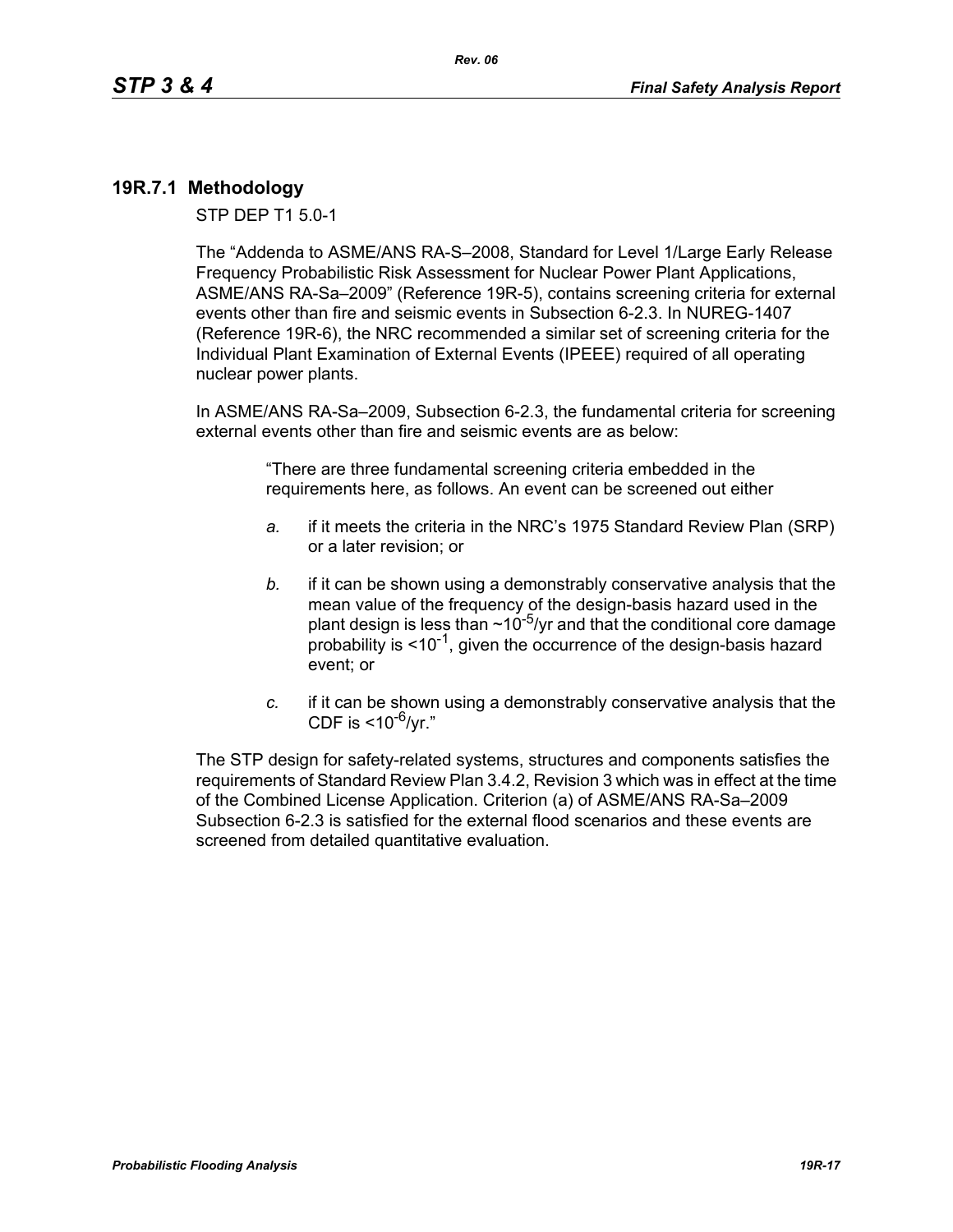#### **19R.8 References**

The following site-specific supplement provides references.

- 19R-1 STPEGS 1&2 UFSAR Section 2.4, Hydrologic Engineering, Revision 13.
- 19R-2 "Prediction of Embankment Dam Breach Parameters," DSO-98-004, Dam Safety Office, Water Resources Research Laboratory, US Department of the Interior, Bureau of the Interior, July, 1998.
- 19R-3 South Texas Project Electric Generating Station Level 2 Probabilistic Safety Assessment and Individual Plant Examination, Revision 0.
- 19R-4 ANS 2.8-1992, Determining Design Basis Flooding at Power Reactor Sites, American Nuclear Society, 1992.
- 19R-5 Addenda to ASME/ANS RA-S–2008, Standard for Level 1/ Large Early Release Frequency Probabilistic Risk Assessment for Nuclear Power Plant Applications, ASME/ANS RA-Sa–2009, American Society for Mechanical Engineers and American Nuclear Society, February, 2009.
- 19R-6 "Procedural and Submittal Guidance for the Individual Plant Examination of External Events (IPEEE) for Severe Accident Vulnerabilities," Report NUREG-1407, U.S. Nuclear Regulatory Commission (1991).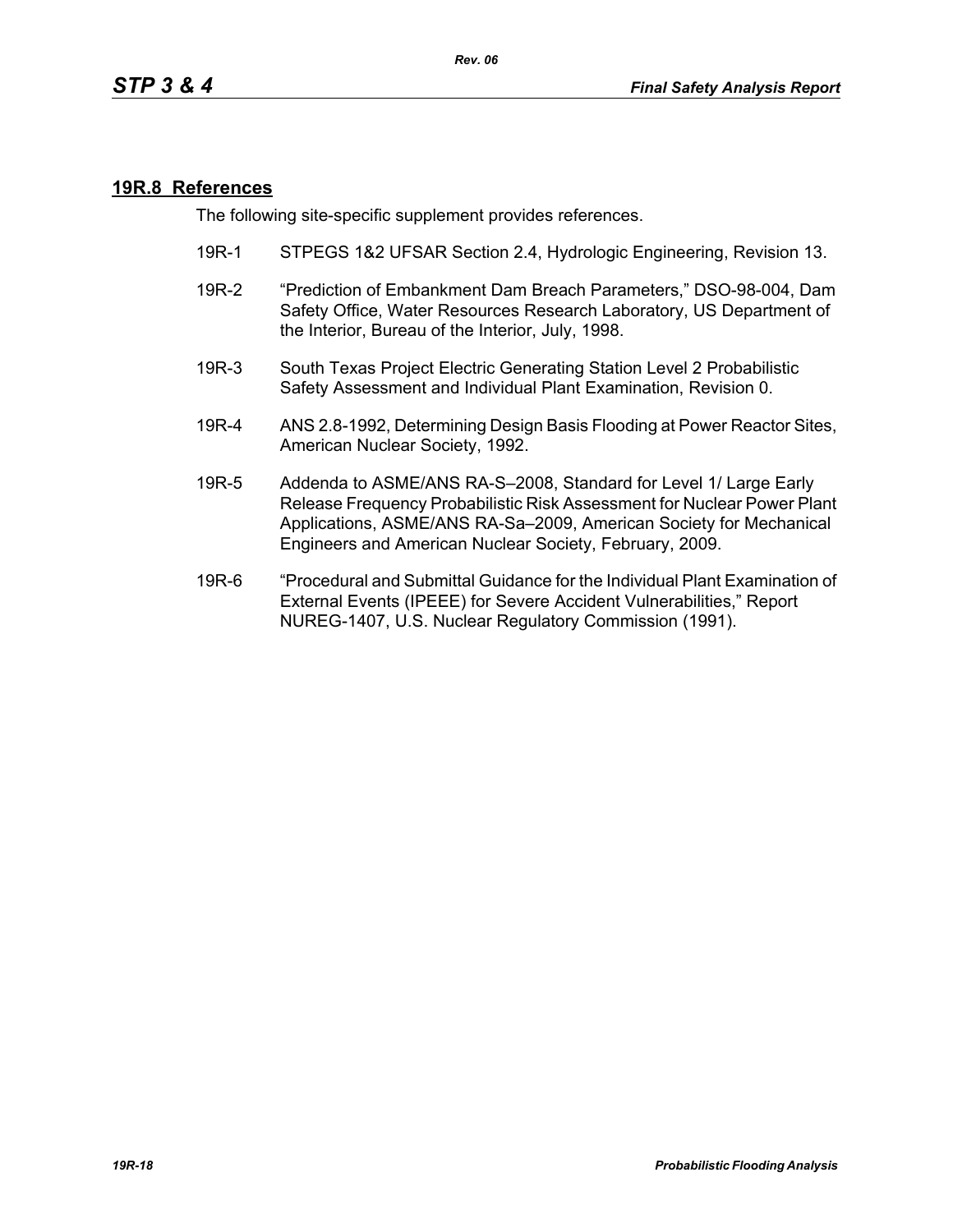|                                                   |                                           |                                                                                                                      | <b>RSW</b>                        |                                   |                      |                                   |                                   |                                    |
|---------------------------------------------------|-------------------------------------------|----------------------------------------------------------------------------------------------------------------------|-----------------------------------|-----------------------------------|----------------------|-----------------------------------|-----------------------------------|------------------------------------|
| <b>Source</b>                                     | Capacity                                  | <b>Flow Rate</b>                                                                                                     | <b>Turbine</b><br><b>Building</b> | <b>Control</b><br><b>Building</b> | Pump<br><b>House</b> | <b>Reactor</b><br><b>Building</b> | <b>Service</b><br><b>Building</b> | <b>Radwaste</b><br><b>Building</b> |
| <b>Reactor Service Water Unlimited</b><br>(RSW)   |                                           | 499.67-675<br>liters/sec/divpump.<br>(7,92010.700<br>GPM/ <del>div</del> pump.)<br>(6 pumps)                         |                                   | $\chi$                            | $\mathbf{x}$         |                                   |                                   |                                    |
| <b>Turbine Service Water</b>                      | Unlimited                                 | 42,6481.278 liters/s/pump<br>(45,00020,255 GPM/Pump)<br>(3 pumps)                                                    | $\chi$                            |                                   |                      |                                   |                                   |                                    |
| Circulating Water (CW) Unlimited                  |                                           | 42,64818.927/iters/s/pump<br>(200,00300,000<br>GPM/pump)<br>$(34$ pumps)                                             | $\chi$                            |                                   |                      |                                   |                                   |                                    |
| Fire Water                                        | (330,000 gal/tank)<br>$(2 \text{ tanks})$ | 1,249,182 liters/tank 9.4694.6 liters/s/2-pumps<br>(4502788 GPM/pump<br>(2 pumps)                                    | $\chi$                            | $\chi$                            | $\mathsf{X}$         | $\chi$                            | $\chi$                            | $\chi$                             |
| <b>Reactor Building</b><br>Cooling<br>Water (RCW) | 257,407 liters/div.<br>(68,000 gal/div)   | 360.874040 liters/s (A,B)<br>(5,7206252 GPM (A,B)<br>305.36344 liters/s (C)<br>(4,8405466 GPM (C)                    |                                   | $\chi$                            |                      | $\chi$                            |                                   | $\boldsymbol{X}$                   |
| <b>HVAC Normal Cooling</b><br>Water (HNCW)        | 113,562 liters<br>(30,000 gal)            | 406.94286 liters/s<br>(46954535 GPM)<br>$(5$ pumps)                                                                  |                                   | $\chi$                            |                      | $\chi$                            | $\chi$                            | $\chi$                             |
| <b>HVAC Emergency</b><br>Cooling Water (HECW)     | 113,562 liters<br>(30,000 gal)            | 7.57 - 43.8815.77 liters/s<br>(120-200250 GPM)<br>(Chilled)<br>21.51-35.58 liters/s<br>(341-564) GPM)<br>(Condenser) |                                   | $\chi$                            |                      | $\chi$                            | $\boldsymbol{X}$                  | $\boldsymbol{X}$                   |

*Rev. 06*

**19R-19**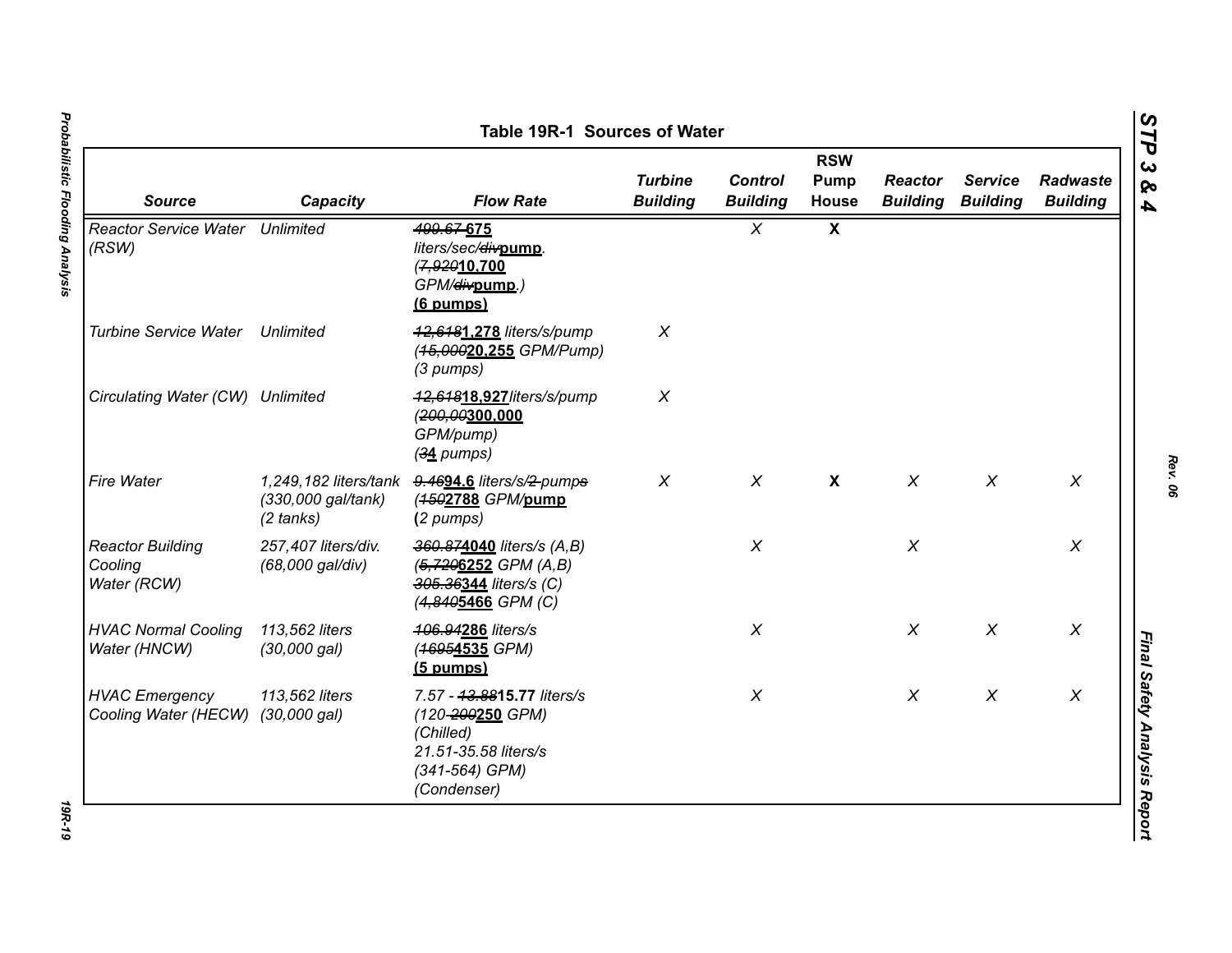|                                       | <b>RSW</b>                                            |                                                           |                                   |                                   |                           |                                   |                                   |                             |
|---------------------------------------|-------------------------------------------------------|-----------------------------------------------------------|-----------------------------------|-----------------------------------|---------------------------|-----------------------------------|-----------------------------------|-----------------------------|
| <b>Source</b>                         | Capacity                                              | <b>Flow Rate</b>                                          | <b>Turbine</b><br><b>Building</b> | <b>Control</b><br><b>Building</b> | Pump<br>House             | <b>Reactor</b><br><b>Building</b> | <b>Service</b><br><b>Building</b> | Radwaste<br><b>Building</b> |
| Makeup Water<br>(Condensate)          | 2,108,468 liters<br>(557,000 gal)                     | 104.10 liters/s<br>$(1,650$ GPM)                          | $\pmb{\chi}$                      |                                   |                           | $\chi$                            |                                   | $\boldsymbol{\mathsf{X}}$   |
| Makeup Water<br>(Purified)            | 757,080 liters<br>(200,000 gal)                       | 19.43 liters/s<br>(308 GPM)                               |                                   |                                   |                           | $\pmb{\mathsf{X}}$                |                                   |                             |
| <b>Turbine Cooling Water</b><br>(TCW) | 378,540 liters<br>$(100,000$ gal)                     | 1829.612524 liters/s<br>(29,00040,000 GPM)                | $\chi$                            |                                   |                           |                                   |                                   |                             |
| Feedwater                             | 757,080 liters                                        | 2110.822750 liters/s<br>(33,60043,600 GPM)<br>$(4$ pumps) | $\boldsymbol{X}$                  |                                   |                           |                                   | $\pmb{\times}$                    |                             |
| <b>City Water Suppression</b><br>Pool | <b>Unlimited 3,579,754</b><br>liters<br>(947,674 gal) | 12.62 liter/s                                             |                                   |                                   | $\boldsymbol{\mathsf{X}}$ |                                   |                                   |                             |
|                                       |                                                       |                                                           |                                   |                                   |                           |                                   |                                   |                             |
|                                       |                                                       |                                                           |                                   |                                   |                           |                                   |                                   |                             |
|                                       |                                                       |                                                           |                                   |                                   |                           |                                   |                                   |                             |
|                                       |                                                       |                                                           |                                   |                                   |                           |                                   |                                   |                             |
|                                       |                                                       |                                                           |                                   |                                   |                           |                                   |                                   |                             |
|                                       |                                                       |                                                           |                                   |                                   |                           |                                   |                                   |                             |
|                                       |                                                       |                                                           |                                   |                                   |                           |                                   |                                   |                             |

*Rev. 06*

*STP 3 & 4*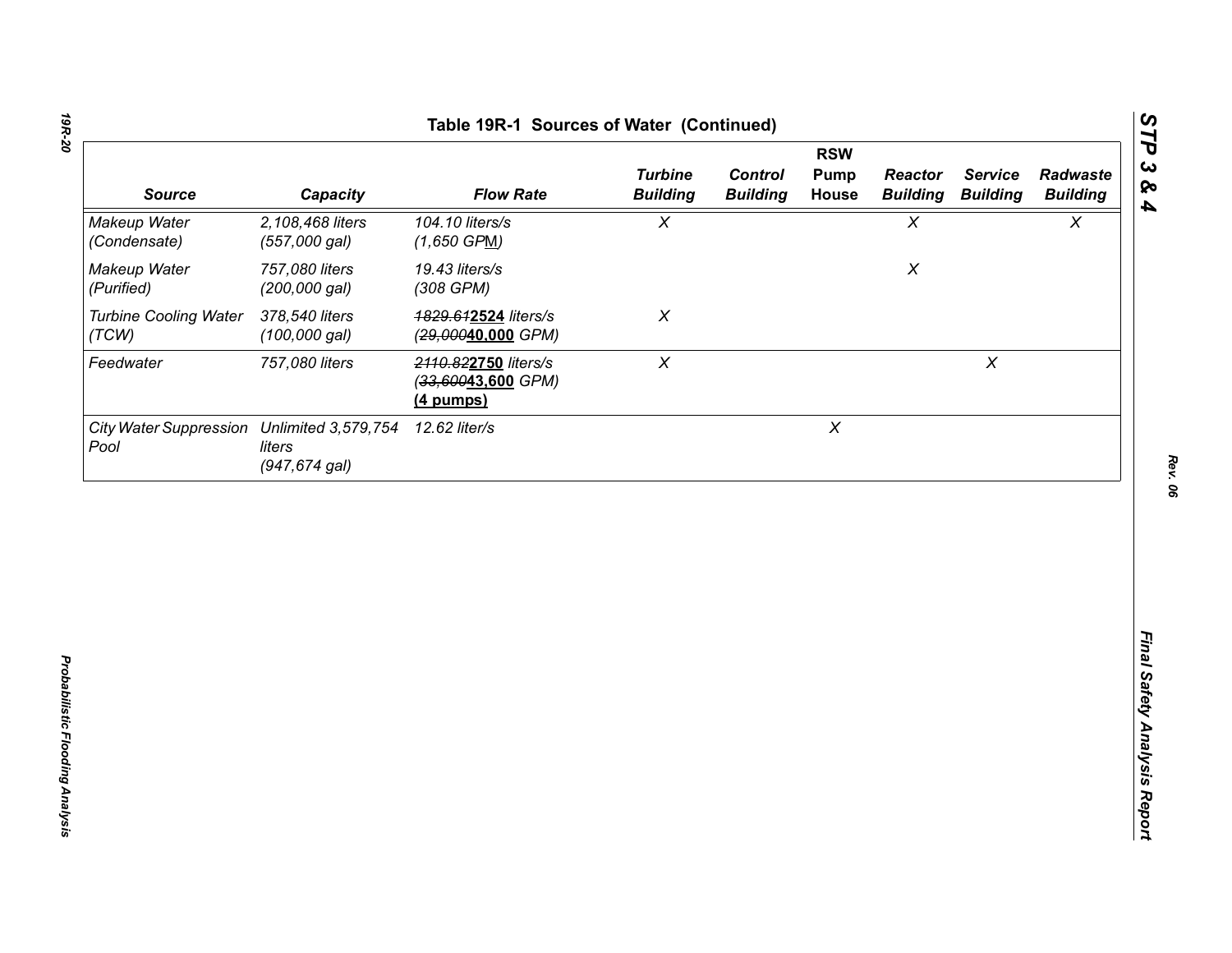## **Table 19R-6 Internal Flooding Core Damage Frequency (CDF)**

The information in this table is incorporated by reference with the following site-specific supplement: Low PCHS is not applicable to STP 3 & 4. The results for the site-specific RSW pump house internal flooding core damage frequency (CDF) applicable to the high PCHS of the STP 3&4 site is contained in plant-specific documentation that is not part of the FSAR.

| CDF (per reactor year) |                       |                   |  |  |  |  |
|------------------------|-----------------------|-------------------|--|--|--|--|
| <b>Building</b>        | Low PCHS <sup>*</sup> | <b>High PCHS*</b> |  |  |  |  |
| Turbine                | Not Applicable        |                   |  |  |  |  |
| Control                | Not Applicable        |                   |  |  |  |  |
| Reactor                | Not Applicable        |                   |  |  |  |  |
| <b>RSW Pump House</b>  | Not Applicable        | $***$             |  |  |  |  |
| Total                  | Not Applicable        |                   |  |  |  |  |

\*\*\* Not part of FSAR (contained in plant-specific PRA documentation).

 $\mathbf{I}$ 

 $\mathbf I$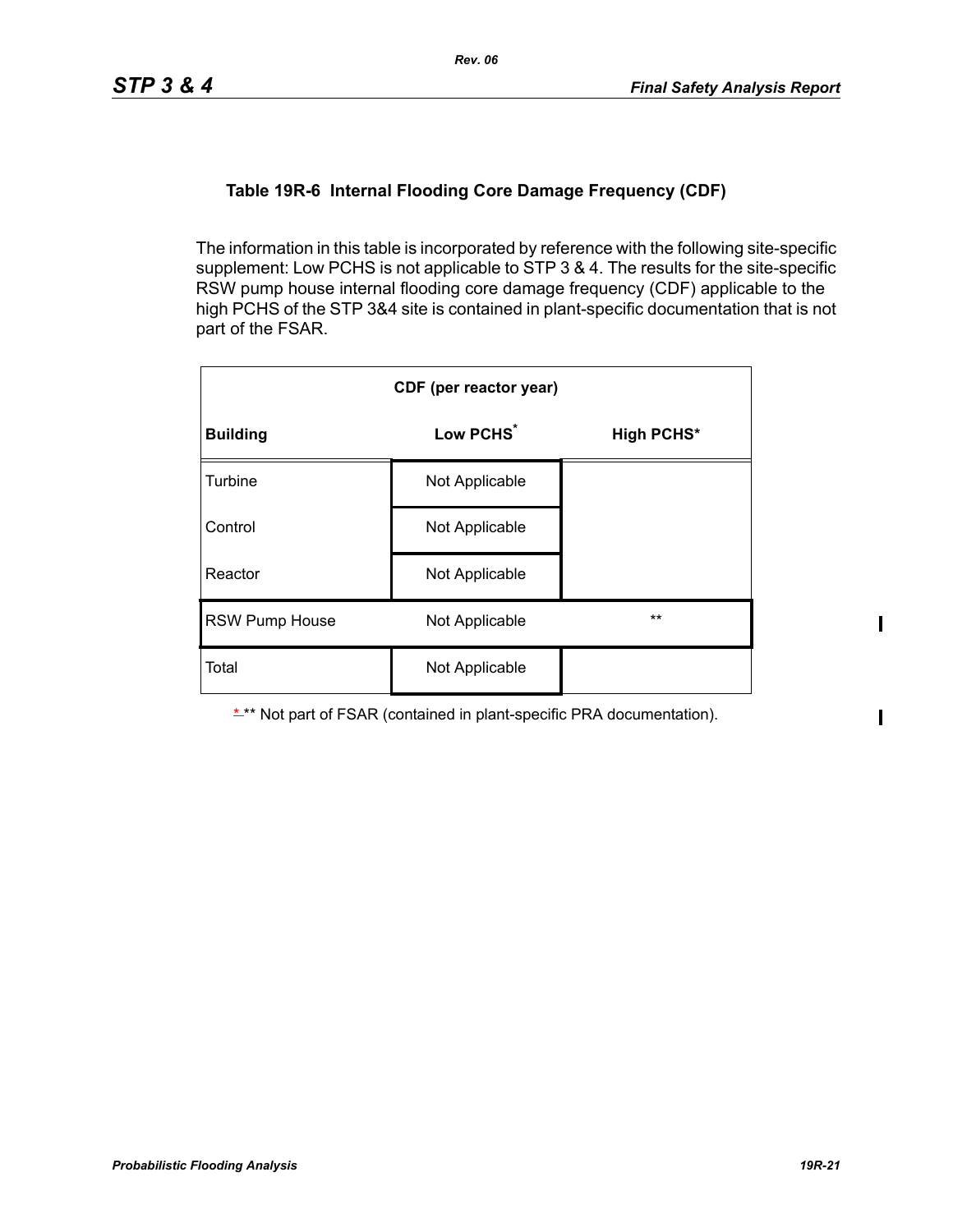| <b>Feature</b>                                                                                                                                                  | <b>Benefit</b>                                                                            |
|-----------------------------------------------------------------------------------------------------------------------------------------------------------------|-------------------------------------------------------------------------------------------|
| <b>RSW Pump House</b>                                                                                                                                           |                                                                                           |
| RSW pump rooms and electrical and HVAC<br>rooms have watertight doors.                                                                                          | Prevent flooding in one division from<br>affecting other divisions.                       |
| Watertight doors in the RSW pump house<br>are alarmed in the Control Room if not<br>dogged closed                                                               | Additional barrier to ensure watertight<br>integrity between pump rooms is<br>maintained. |
| Floor drains route water to first floor (RSW)<br>pump rooms).                                                                                                   | Protects equipment in rooms from water<br>damage and directs water to sump pumps.         |
| RSW pump rooms have sump pumps.                                                                                                                                 | Remove flood water from room to prevent<br>damage to equipment.                           |
| RSW pump room floor water level sensors<br>alarm at 0.4 meter and trip RSW pumps and<br>close redundant isolation valves at 1.5<br>meters in affected division. | Alert operator to RSW leak and shutoff RSW<br>supply if flooding were to continue.        |
| RCW/RSW room floor water level sensors alarm at<br>0.4 meter and trip RSW pumps and close redundant<br>isolation valves at 1.5 meters in affected division.     | Alert operator to RCW leak and shutoff RSW<br>supply if flooding were to continue.        |

|  | Table 19R-7 ABWR Features to Prevent/Mitigate Flooding (Continued) |  |  |  |
|--|--------------------------------------------------------------------|--|--|--|
|--|--------------------------------------------------------------------|--|--|--|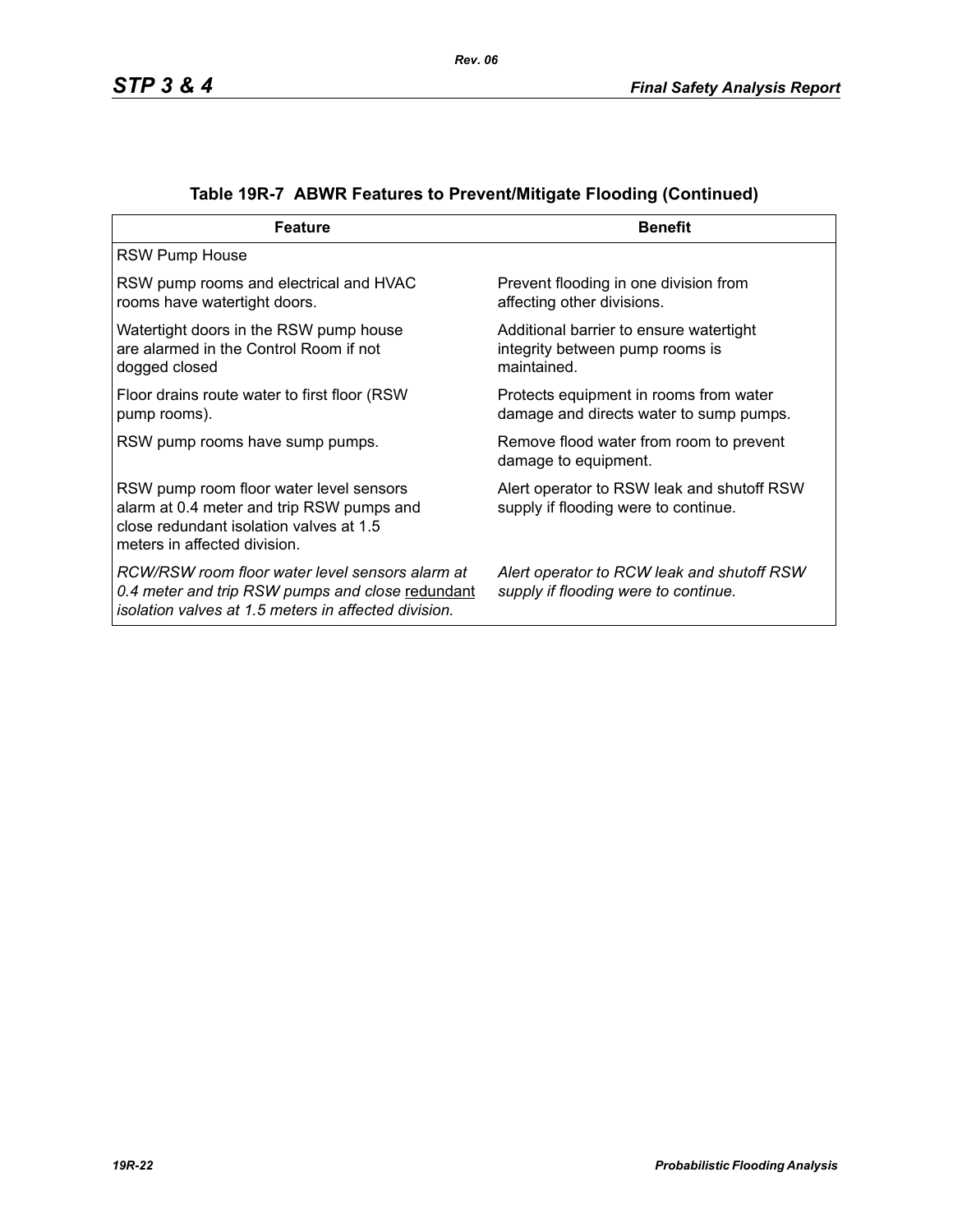# **Figure 19R-6 Reactor Building Arrangement - Elevation 12300 mm (1F)**

Figure 19R-6 is replaced by Chapter 21, Figure 1.2-8.